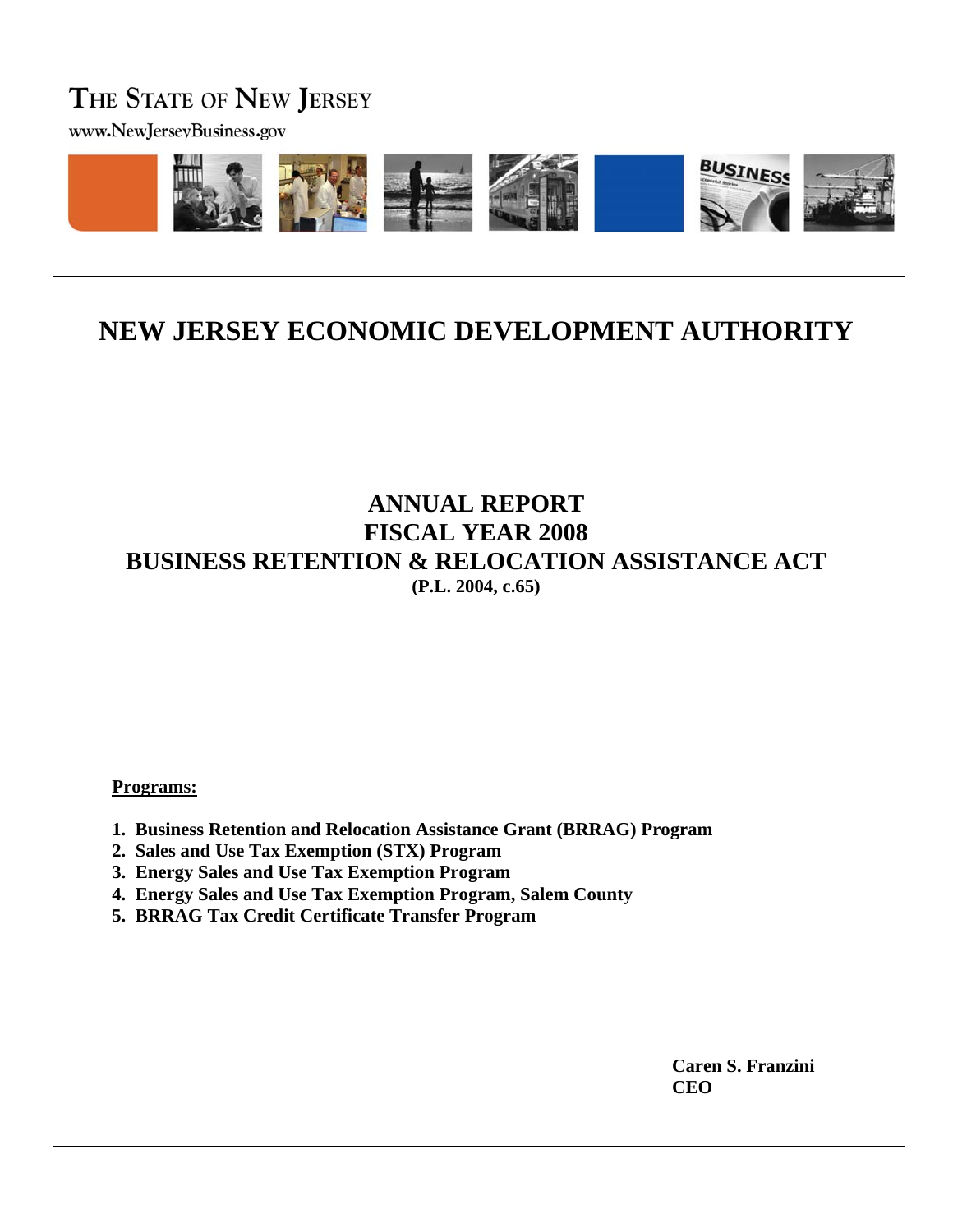# TABLE OF CONTENTS

| Cumulative Activity: BRRAG, STX, Transfer Program, (Table 3) Page 7           |
|-------------------------------------------------------------------------------|
|                                                                               |
|                                                                               |
|                                                                               |
|                                                                               |
|                                                                               |
| UEZ Energy Sales & Use Tax Exemption Activity FY08, (Table 9) Page 13         |
| Energy Tax Exemption Program, Salem County FY08, (Table 10) Page 14           |
| Detailed Spreadsheet of all BRRAG, STX, Transfer Program Activity  Appendix A |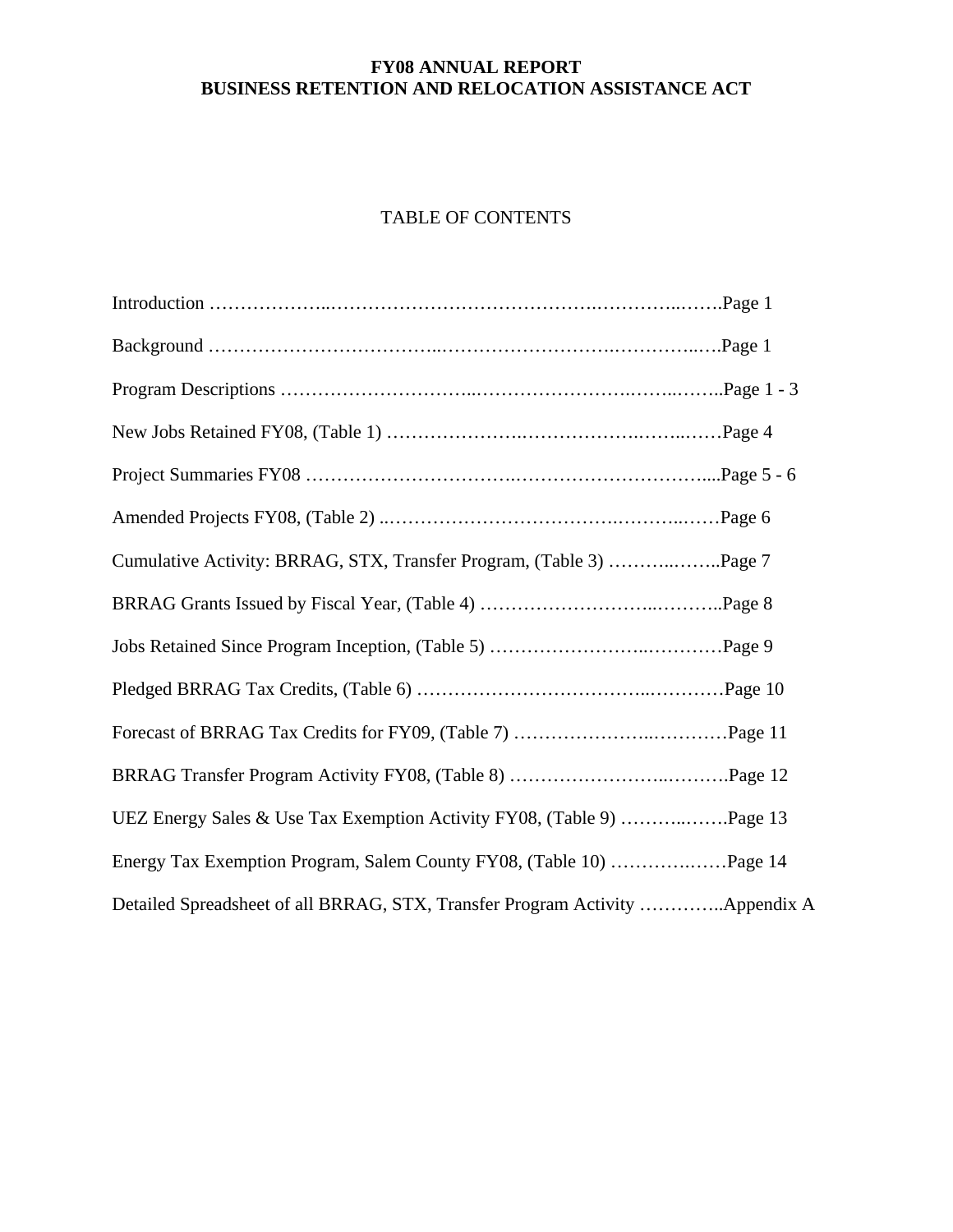

### **Introduction**

In accordance with P.L. 2004, c.65, the New Jersey Economic Development Authority (EDA) submits this report on FY08 activity for the following programs:

- 1. The Business Retention and Relocation Assistance Grant (BRRAG) Program;
- 2. The Sales and Use Tax Exemption (STX) Program;
- 3. The BRRAG Tax Credit Certificate Transfer Program (Transfer Program);
- 4. The Urban Enterprise Zone Energy Sales & Use Tax Exemption for Manufacturers Program; and
- 5. The Energy Sales Tax Exemption Program, Salem County.

*Note: These five programs had been administered by the former New Jersey Commerce Commission, which was eliminated pursuant to P.L. 2008, c.27. In addition to merging certain Commerce Commission functions with the EDA and other state agencies, P.L. 2008, c.27 transferred administration of the five programs referenced above to the EDA as of July 1, 2008.* 

### **Background**

The Business Retention and Relocation Assistance Act was signed into law on June 30, 2004. This Act revised a retention program from 1996 and gave the State new tools in the effort to retain jobs under threat of leaving New Jersey. On January 13, 2008, the Business Retention and Relocation Assistance Act was amended by P.L. 2007, c.310, which reduced the program's eligibility threshold from 250 retained full-time jobs to 50 retained full-time jobs. Since the enactment of P.L. 2007, c.310, five companies (Abbott Point of Care, American Van Equipment, Zeus Industries, Thales Avionics, and KS Engineers) have applied for the program with help from the new, lower employment eligibility threshold.

#### **Program Descriptions**

#### *1. Business Retention and Relocation Assistant Grant (BRRAG) Program*

The BRRAG Program is a grant of corporation business tax credits (or insurance premiums tax credits as applicable) to businesses to assist them in developing projects that relocate within the state. The purpose of the program is to encourage economic development and job creation while preserving existing jobs in New Jersey. To qualify, a business must meet the following eligibility criteria:

- The business must relocate a minimum of 50 retained full-time jobs from one or more locations within the state to a new business location or locations in the state; and
- The business must demonstrate that receipt of this incentive is a "material factor" in its decision not to relocate outside New Jersey; and

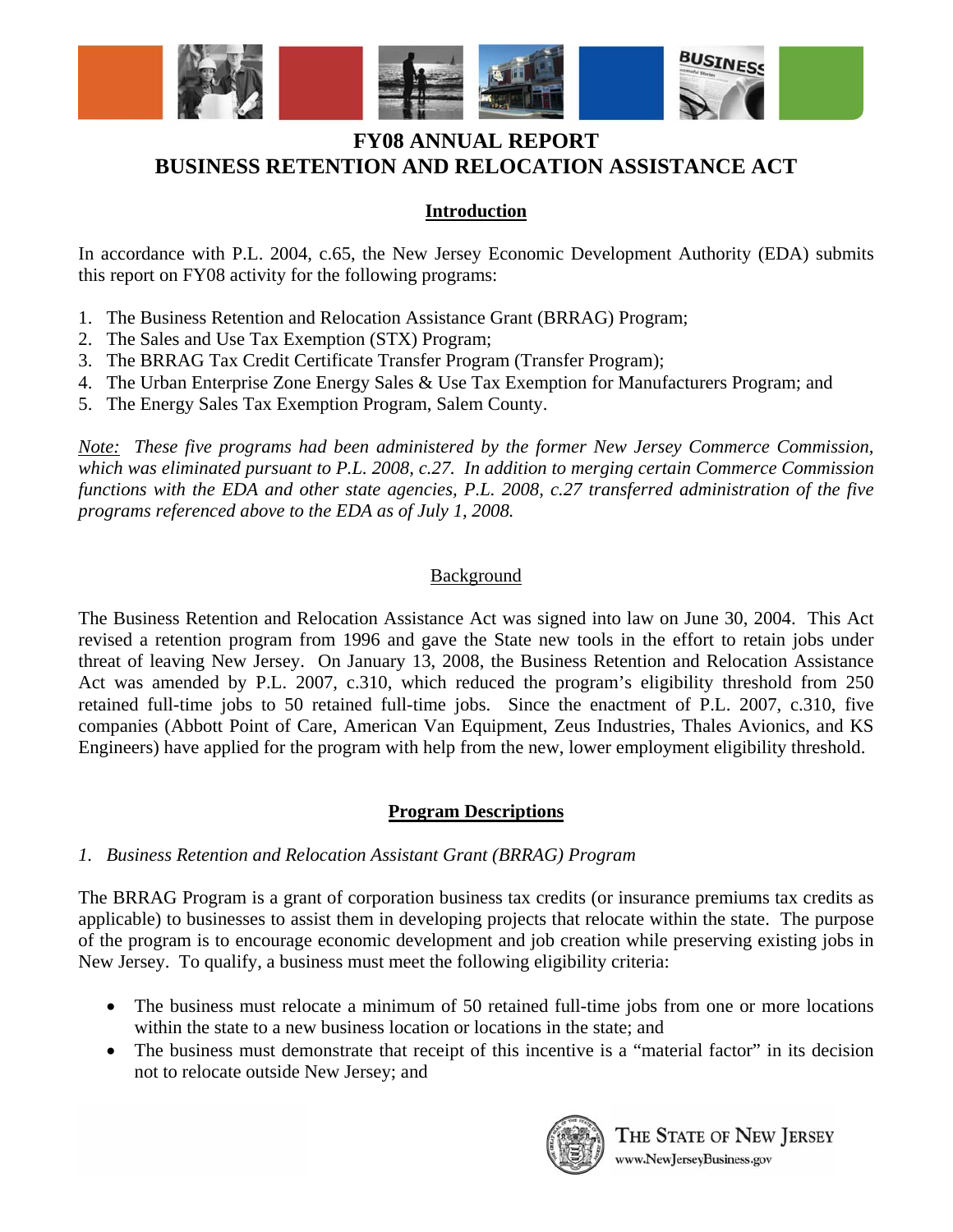

### **Program Descriptions (continued)**

- The business or a predecessor entity must have operated in New Jersey for at least 10 years prior to filing an application; and
- Businesses are required to retain the relocation project jobs for a five-year period pursuant to a Project Agreement contract with the EDA.

The amount of the grant for a business relocating between 50 and 499 full-time employees can be up to \$1,500 per job and is scored based on a number of factors, such as the type of industry, quality of the jobs, and consistency with New Jersey's *Smart Growth* policies. Businesses relocating 500 or more full-time workers receive a tax credit of \$1,500 per job retained. Businesses relocating 2,000 jobs or more into a designated urban center can qualify for a "bonus grant" of 50 percent in addition to their base grant amount.

The BRRAG program caps the tax credits that can be issued during any single fiscal year in New Jersey at \$20 million. Moreover, the credits issued to a business can be applied in the tax year issued or the tax year following issuance. The program rules also have a recapture or "claw back" provision for businesses that do not retain the necessary number of jobs for the agreed upon five-year period or that are otherwise in default according to the Project Agreement contract.

#### *2. Sales and Use Tax Exemption (STX) Program*

Under this program, qualifying businesses are exempt from sales and use tax for eligible property located or placed at a business location for a construction and/or renovation project. The sales tax exemption certificate, which applies only to property purchased for installation at the approved project, allows the business to purchase machinery, equipment, furniture, fixtures, and building materials for the project location without the imposition of sales and use tax. The exemption expires once the new facility is ready for occupancy. This program has a benefit recapture provision for businesses that do not retain the required number of jobs for five years or that default on other program conditions and requirements. To qualify for the program, a business must meet the following eligibility criteria:

- Businesses are required to have 1,000 or more employees in New Jersey and relocate 500 or more to a new location; or
- Lifescience, pharmaceutical, and manufacturing companies are eligible for the STX if they relocate 250 employees or more to a new research and development facility, a new headquarters, or a new manufacturing facility; and

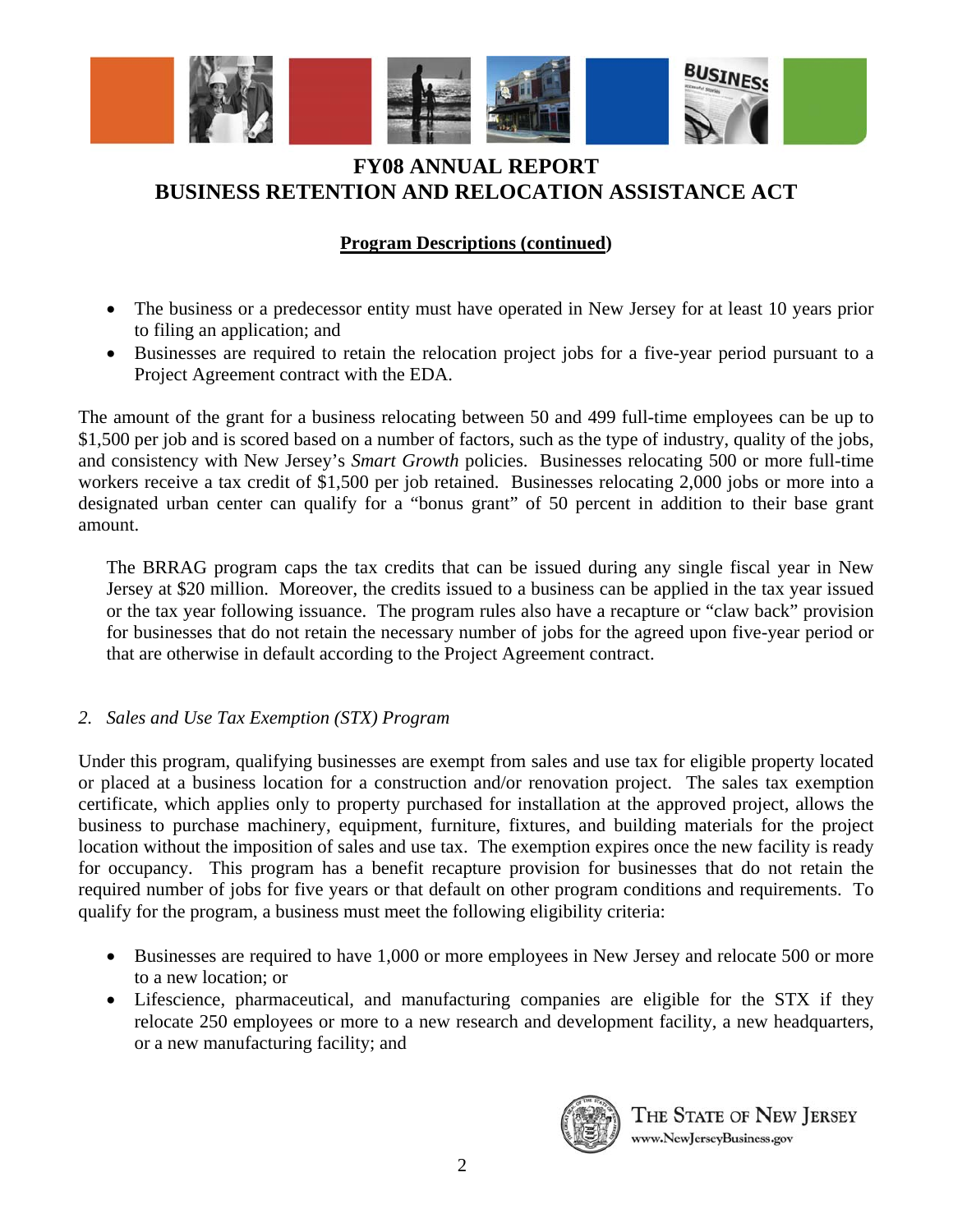

### **Program Descriptions (continued)**

- The project is located in a *Smart Growth* area as defined by the State Development and Redevelopment Plan; and
- The business must demonstrate that receipt of this incentive is a significant financial inducement in its decision not to relocate outside New Jersey; and
- Businesses must retain the relocation project jobs for a five-year period pursuant to a Project Agreement contract with the EDA.

### *3. BRRAG Tax Credit Certificate Transfer Program (Transfer Program)*

The Transfer Program allows companies with unused tax credits to surrender those credits for use by other businesses, provided that the taxpayer receiving the surrendered tax credits is not affiliated with the business that is surrendering its tax credits. The tax credits may be used by the company buying the credits in exchange for private financial assistance equal to at least 75 percent of the amount of the surrendered tax credit. The private financial assistance can be used to assist in the funding of costs incurred by the relocating business.

### *4.* **Urban Enterprise Zone Energy Sales & Use Tax Exemption for Manufacturers Program**

This program provides an exemption of sales and use tax for retail sales of electricity and natural gas and their transport for eligible manufacturing businesses located in a New Jersey Urban Enterprise Zone (UEZ). To qualify for the program, a business must meet the following eligibility criteria:

- Manufacturers must be located in a UEZ with 250 or more employees, half of whom must be directly employed in the manufacturing process or be a vertically integrated combination of businesses within a single Redevelopment Area manufacturing a single product that together employ at least 250 people, half of whom must be directly employed in a manufacturing process.
- Manufacturers must have UEZ certification and the electricity and natural gas must be consumed at the UEZ certified site.

### 5. *Energy Sales Tax Exemption Program, Salem County*

Under this program, manufacturers in Salem County with 50 or more employees, at least 50 percent of whom are directly involved in the manufacturing process, are eligible for a sales tax exemption for electric and gas purchases.

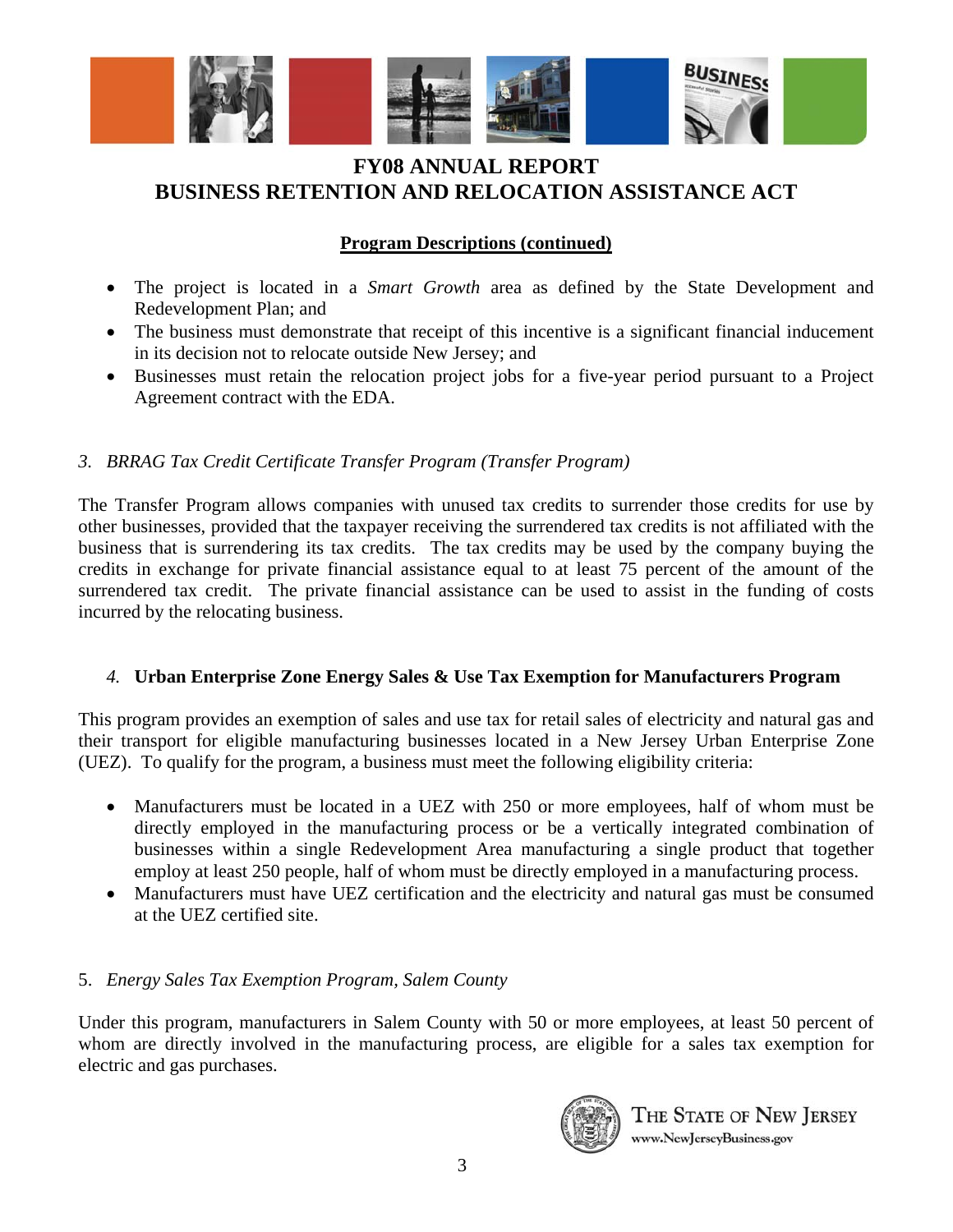

### **New Jobs Retained FY08 BRRAG and STX Programs**

Ten new job retention Project Agreement contracts (six BRRAG and four STX) went under Project Agreement contract in FY08 with six separate companies. These six corporate relocation projects represent more than \$343 million of new capital investment, the creation of an estimated 844 new jobs, \$61.7 million in retained state income tax revenue, and the retention of 3,193 jobs in the Garden State. Following are the six companies that executed six BRRAG and four STX Project Agreement contracts in FY08:

| Company               | <b>Industry</b>          | Program                    | Capital<br><b>Investment</b> | <b>Est. New</b><br><b>Jobs</b> | <b>Income Tax</b><br><b>Retained</b><br>$5 - yrs$ | <b>Jobs</b><br><b>Retained</b> |
|-----------------------|--------------------------|----------------------------|------------------------------|--------------------------------|---------------------------------------------------|--------------------------------|
| Rhodia                | Chemicals                | <b>BRRAG</b>               | \$2,000,000                  | $\boldsymbol{0}$               | \$5,341,989                                       | 314                            |
| Bed, Bath &<br>Beyond | Distribution             | <b>STX</b><br><b>BRRAG</b> | \$15,000,000                 | 160                            | \$727,565                                         | 500                            |
| Louis Berger<br>Group | Engineering              | <b>BRRAG</b>               | \$1,000,000                  | 33                             | \$3,325,000                                       | 309                            |
| Deloitte & Touche     | Professional<br>Services | <b>STX</b><br><b>BRRAG</b> | \$39,161,000                 | 280                            | \$17,365,000                                      | 822                            |
| Novo Nordisk          | Pharma                   | <b>STX</b><br><b>BRRAG</b> | \$20,000,000                 | 211                            | \$5,000,000                                       | 300                            |
| Hoffmann-La<br>Roche  | Pharma                   | <b>STX</b><br><b>BRRAG</b> | \$266,200,000                | 160                            | \$29,935,000                                      | 948                            |
| <b>TOTALS</b>         |                          |                            | \$343,361,000                | 844                            | \$61,694,554                                      | 3,193                          |

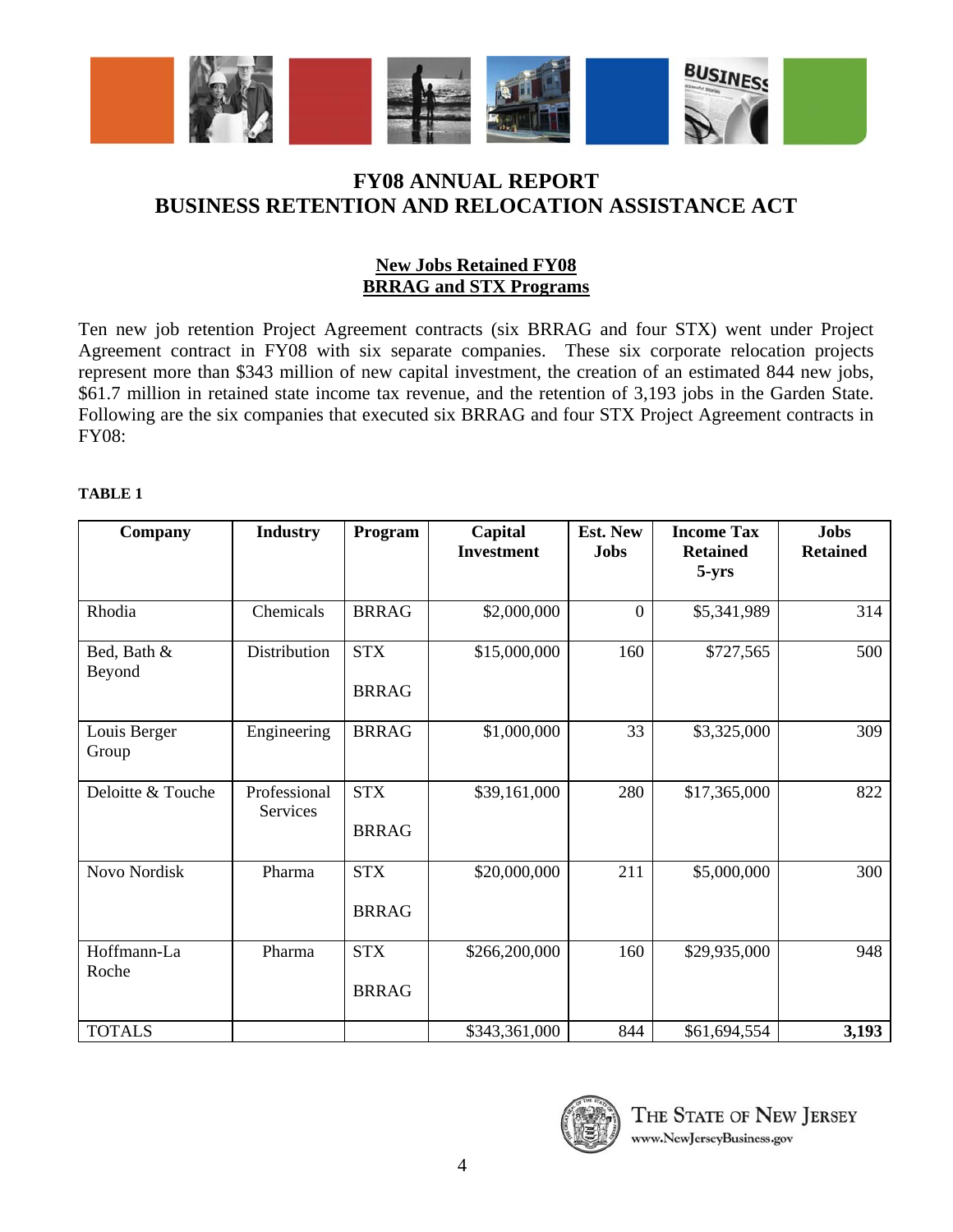

### **Project Summaries BRRAG/STX Project Agreements Executed FY08**

- 1. **Rhodia** Is a specialty chemicals manufacturer. This project involves the relocation of 314 full-time jobs from Rhodia's former headquarters at in Cranbury, Middlesex County, to a 90,000 square foot renovated office, also in Cranbury. Rhodia will invest approximately \$2 million on leasehold improvements for its new facility. Pennsylvania, North Carolina, Georgia, and Texas also competed for this project.
- 2. **Bed, Bath & Beyond** Is a domestic merchandise and home furnishings retailer. This project involves the relocation of 500 full-time warehouse and distribution jobs from Totowa, Passaic County, to a newly constructed 350,000 square foot distribution center in Woodbridge, Middlesex County. Bed, Bath & Beyond plans to invest more than \$15 million and create 160 jobs at this new business location. Pennsylvania also competed for this project.
- 3. **The Louis Berger Group** is a professional services firm specializing in civil, structural, mechanical, electrical, and environmental engineering. This project involves the relocation of 309 employees from offices in East Orange, Essex County, and Florham Park, Morris County, to Morristown, Morris County. This Louis Berger Group plans to invest approximately \$1 million and create 33 jobs at its new business location. New York also competed for this project.
- 4. **Deloitte & Touche** is a professional services firm providing audit, tax consulting and financial advisory services to other businesses. This project involves the relocation of 822 employees from offices in Parsippany, Morris County, and Summit, Union County, to new leased office space in Parsippany. Capital spending on the new facility is expected to exceed \$39 million and Deloitte plans to create 280 jobs at the new business location. Pennsylvania and New York also competed for this project.
- 5. **Novo Nordisk** is a global pharmaceutical and clinical research company engaged in the marketing, sales, and distribution of healthcare products related to diabetes and hemophilia. This project involves the relocation of 300 jobs from 100 and 150 College Road West, Princeton, Mercer County, to newly constructed leased office space occupying five floors and more than 160,000 square feet at 1100 Campus Road, Princeton. The company plans to invest more than \$20 million on the facility and create 211 new jobs. Pennsylvania also competed for this project.

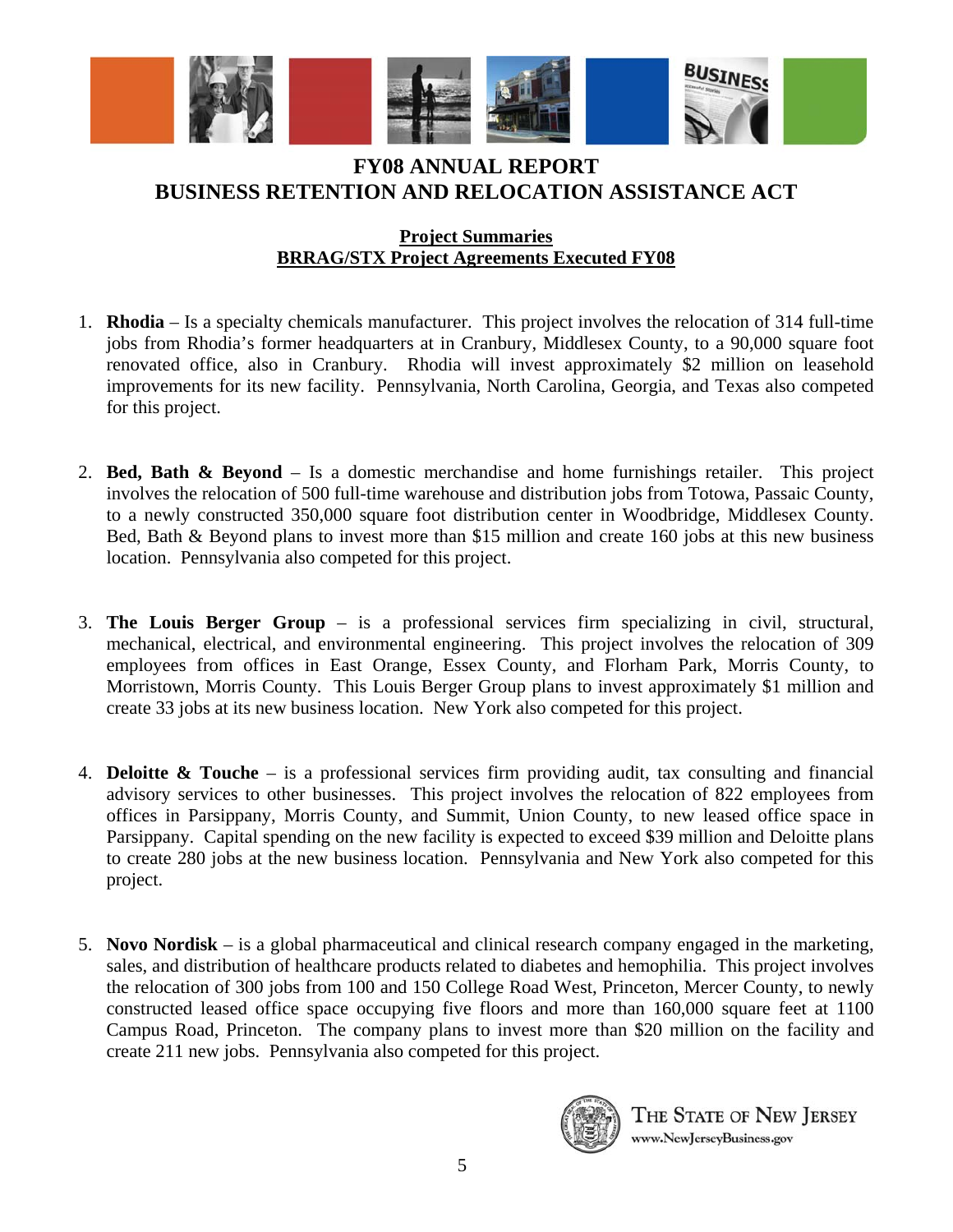

### **Project Summaries BRRAG/STX Project Agreements Executed FY08 (continued)**

6. **Hoffmann-La Roche** – Hoffmann-La Roche is the U.S. prescription drug unit of the Roche Group, one of the world's leading research-oriented healthcare groups with core businesses in pharmaceuticals and diagnostics. This project involves the relocation of 948 jobs from sites in Clifton, Passaic County; Totowa, Passaic County; and Nutley, Essex County; to a new 320,000 square foot office building and converted laboratory and office space at the company's campus in Nutley. Hoffmann-La Roche plans to invest \$266.2 million and create 160 new jobs at the Nutley campus. South Carolina also competed for this project.

### **Amended Projects FY08**

The following companies amended previously executed BRRAG and/or STX Project Agreement contracts in FY08.

| Company                         | <b>Original Project</b>                  | <b>Amended Project</b>                   |
|---------------------------------|------------------------------------------|------------------------------------------|
|                                 |                                          |                                          |
| Novartis (project 2)            | Retained Jobs: 960.                      | Retained Jobs: 500.                      |
|                                 | Capital Investment: \$116.5 million.     | Capital Investment: \$147 million.       |
|                                 | Estimated BRRAG tax credit: \$1,440,000. | Estimated BRRAG tax credit: \$750,000.   |
|                                 |                                          |                                          |
| Conopco/Unilever                | Retained jobs: 273.                      | Retained jobs: 448.                      |
|                                 | Capital Investment: \$44 million.        | Capital Investment: \$78 million.        |
|                                 | Estimated BRRAG tax credit: \$382,200.   | Estimated BRRAG tax credit: \$627,200.   |
| <b>Mellon Investor Services</b> | Retained Jobs: 880.                      | Retained Jobs: 733                       |
|                                 | Capital Investment: \$19 million.        | Capital Investment: \$19 million.        |
|                                 | Estimated BRRAG tax credit: \$1,320,000. | Estimated BRRAG tax credit: \$1,099,500. |

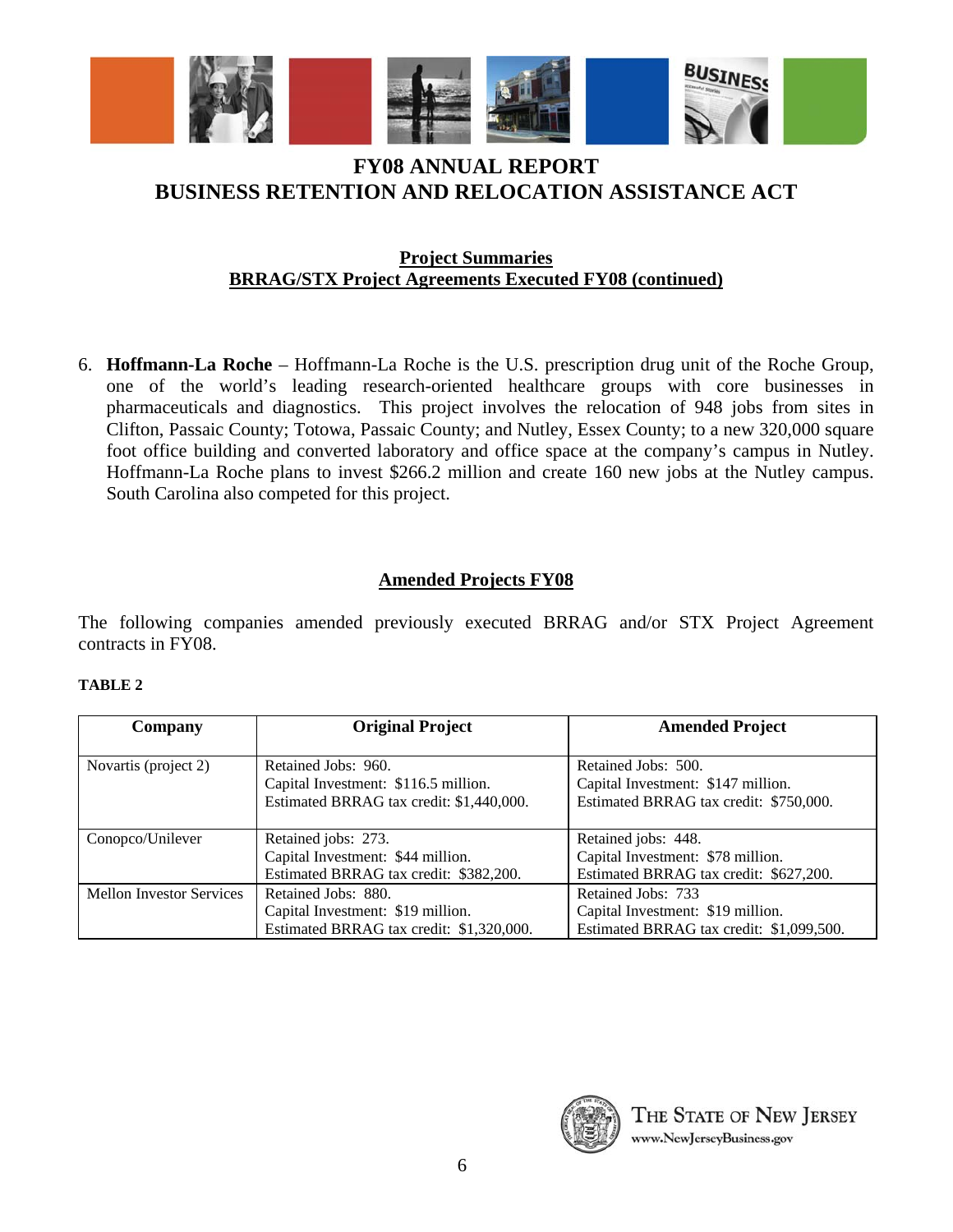

### **Cumulative Activity (BRRAG, STX, Transfer Programs)**

The following table represents total BRRAG, STX, and Transfer Program activity since the inception of P.L. 2004, c.65, and includes projects under Project Agreement contract and those not yet under contract. *(See Appendix A for a full spreadsheet summary of all BRRAG, STX, and Transfer Program activity.*)

| <b>Description</b>                                                                           | <b>Value</b>    |
|----------------------------------------------------------------------------------------------|-----------------|
| <b>BRRAG</b> Applicants                                                                      | 37              |
| <b>STX</b> Applicants                                                                        | 24              |
| <b>Transfer Program Applicants</b>                                                           | 5               |
| Estimated Capital Investment Associated with all BRRAG &<br><b>STX Applicants</b>            | \$2,394,864,375 |
| Estimated Income Taxes Retained Over 5 years Associated<br>with all BRRAG and STX Applicants | \$530,158,429   |
| Jobs Retained (under Project Agreement contract)                                             | 13,380          |
| Jobs At Risk (not yet under Project Agreement contract)                                      | 7,348           |
| Total Jobs At Risk Associated w/all BRRAG and STX<br>Applications                            | 20,728          |
| Dollar Value of BRRAG Tax Credits Issued to Date                                             | \$10,015,000    |
| Dollar Value of BRRAG Tax Credits Associated with all<br><b>BRRAG</b> Applicants.            | \$30,153,600    |
| Dollar Value of STX Benefits Claimed to Date                                                 | \$14,925,836    |
| Estimated Dollar Value of STX Benefits Associated with all<br>STX Applicants.                | \$43,882,261    |

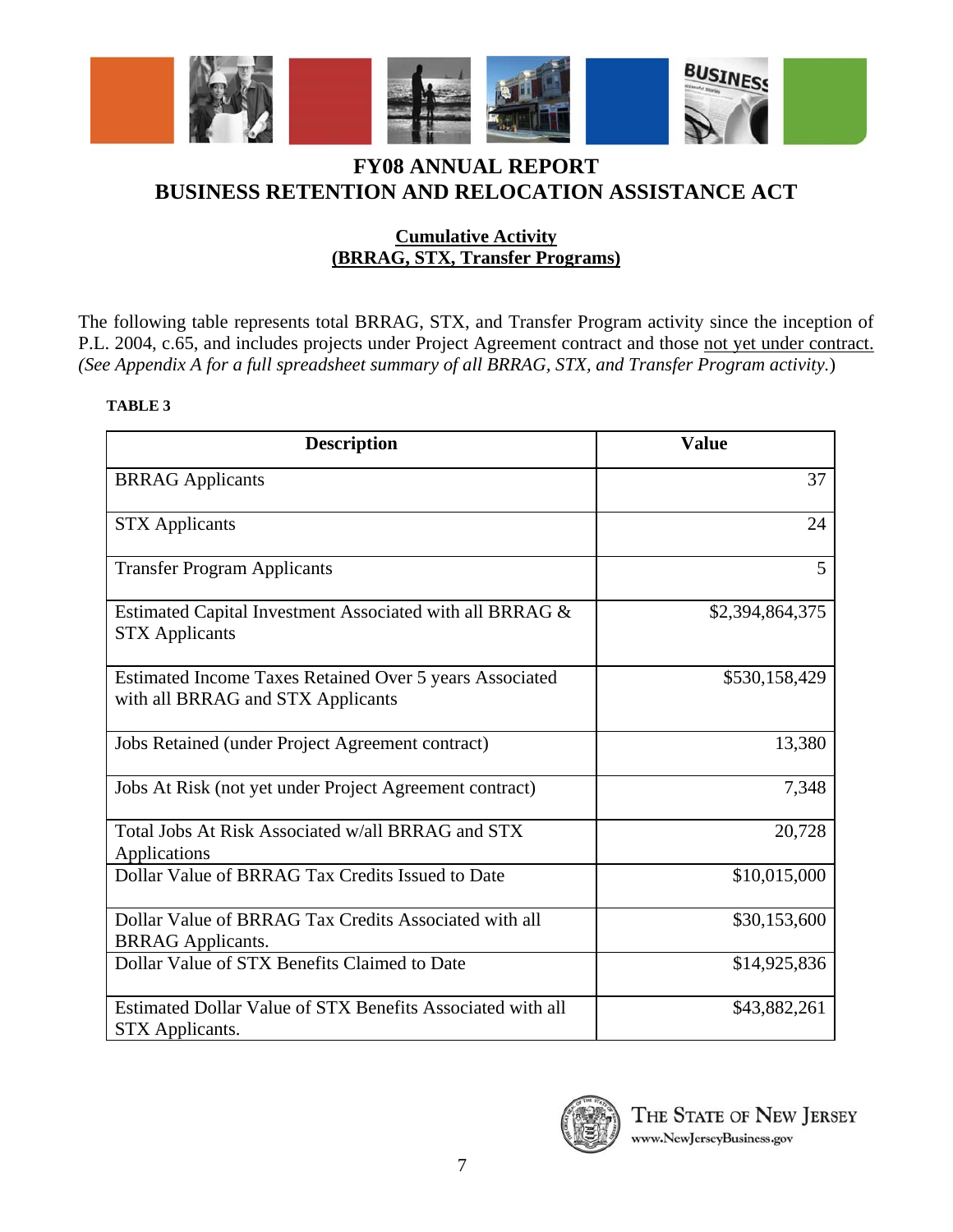

# **BRRAG Grants Issued By State Fiscal Year**

A total of \$10,015,000 in BRRAG Tax Credits have been issued to the following 13 companies over three state fiscal years:

#### **TABLE 4**

| Company              | <b>FY07</b> | <b>FY08</b> | <b>FY09</b><br>to date | <b>BRRAG Tax</b><br><b>Credits Issued to</b><br>Date |
|----------------------|-------------|-------------|------------------------|------------------------------------------------------|
| Cadbury Adams        | \$349,700   |             |                        |                                                      |
| Celgene              | \$345,800   |             |                        |                                                      |
| Citigroup            |             | \$1,260,000 |                        |                                                      |
| Deloitte & Touche    |             |             | \$1,233,000            |                                                      |
| Eisai                | \$325,000   |             |                        |                                                      |
| Ernst & Young        |             | \$1,503,000 |                        |                                                      |
| Louis Berger         |             | \$370,800   |                        |                                                      |
| Maidenform           |             | \$300,000   |                        |                                                      |
| McMaster-Carr        | \$855,000   |             |                        |                                                      |
| Mellon               |             | \$1,099,500 |                        |                                                      |
| Novartis (project 1) | \$810,000   |             |                        |                                                      |
| Rhodia               |             | \$408,200   |                        |                                                      |
| Verizon              |             | \$1,155,000 |                        |                                                      |
| Totals               | \$2,685,500 | \$6,096,500 | \$1,233,000            | \$10,015,000                                         |

(*Note: There is a \$20 million annual cap on the issuance of BRRAG tax credits per fiscal year.)*

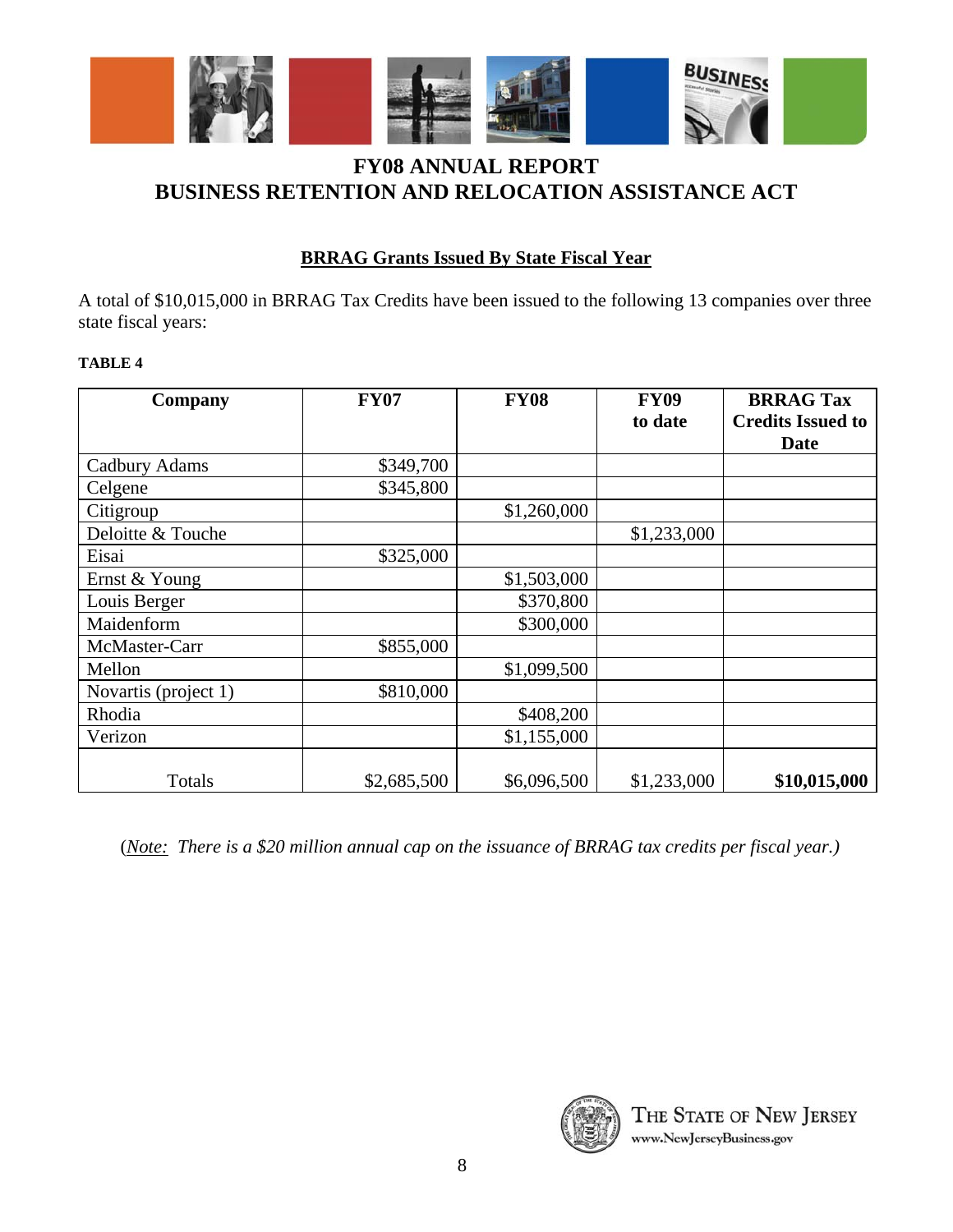

## **Jobs Retained**

The following companies have executed BRRAG and/or STX Project Agreement contracts with the EDA.

*Note: Once a company executes a BRRAG or STX Project Agreement, the EDA counts the jobs associated with the corporate relocation project as "Jobs Retained." As the table below illustrates, the Business Retention and Relocation Assistance Act has helped to retain 13,380 at the following companies in New Jersey.* 

| Company              | Company           | <b>Income Tax</b> | <b>STX Benefit to</b> | <b>BRRAG TC</b> | <b>Jobs</b>     |
|----------------------|-------------------|-------------------|-----------------------|-----------------|-----------------|
|                      | <b>Investment</b> | <b>Retained</b>   | Date                  | to Date         | <b>Retained</b> |
| Bayer                | \$35,500,000      | \$10,000,000      | \$574,080             |                 | 320             |
| Bed, Bath, Beyond    | \$15,000,000      | \$727,565         | \$423,523             |                 | 500             |
| Cadbury Adams        | \$8,300,000       | \$3,022,250       | \$290,275             | \$349,700       | 269             |
| Celgene              | \$4,900,000       | \$16,000,000      | \$53,740              | \$345,800       | 266             |
| Cingular/AT&T        | \$6,568,000       | \$66,000,000      | \$11,954              |                 | 1,106           |
| Citigroup            | \$133,000,000     | \$18,860,000      | \$550,844             | \$1,260,000     | 855             |
| Conopco/Unilever     | \$78,100,000      | \$49,500,000      | \$845,706             |                 | 448             |
| Deloitte & Touche    | \$39,161,000      | \$17,365,000      | \$774,530             | \$1,233,000     | 822             |
| Eisai                | \$31,000,000      | \$11,000,000      | \$865,325             | \$325,000       | 250             |
| Ernst & Young        | \$56,045,000      | \$12,015,965      | \$3,583,900           | \$1,503,000     | 1,002           |
| Hoffmann-La Roche    | \$266,200,000     | \$29,935,000      | \$514,979             |                 | 948             |
| Louis Berger Group   | \$1,000,000       | \$3,325,000       |                       | \$370,800       | 309             |
| Maidenform           | \$500,000         | \$4,544,355       |                       | \$300,000       | 250             |
| McMaster-Carr        | \$41,500,000      | \$3,625,000       |                       | \$855,000       | 570             |
| Mellon               | \$19,000,000      | \$10,500,000      |                       | \$1,099,500     | 733             |
| MetLife              | \$36,000,000      | \$45,850,000      | \$146,057             |                 | 2,308           |
| Novartis (project 1) | \$47,600,000      | \$7,786,800       | \$739,397             | \$810,000       | 540             |
| Novartis (project 2) | \$147,000,000     | \$15,969,600      | \$3,812,741           |                 | 500             |
| Novo Nordisk         | \$20,000,000      | \$5,000,000       | \$575,883             |                 | 300             |
| Rhodia               | \$2,000,000       | \$5,341,989       |                       | \$408,200       | 314             |
| Verizon              | \$200,000,000     | \$55,000,000      | \$1,162,901           | \$1,155,000     | 770             |
|                      |                   |                   |                       |                 |                 |
| <b>Totals</b>        | \$1,188,374,000   | \$391,368,524     | \$14,925,835          | \$10,015,000    | 13,380          |

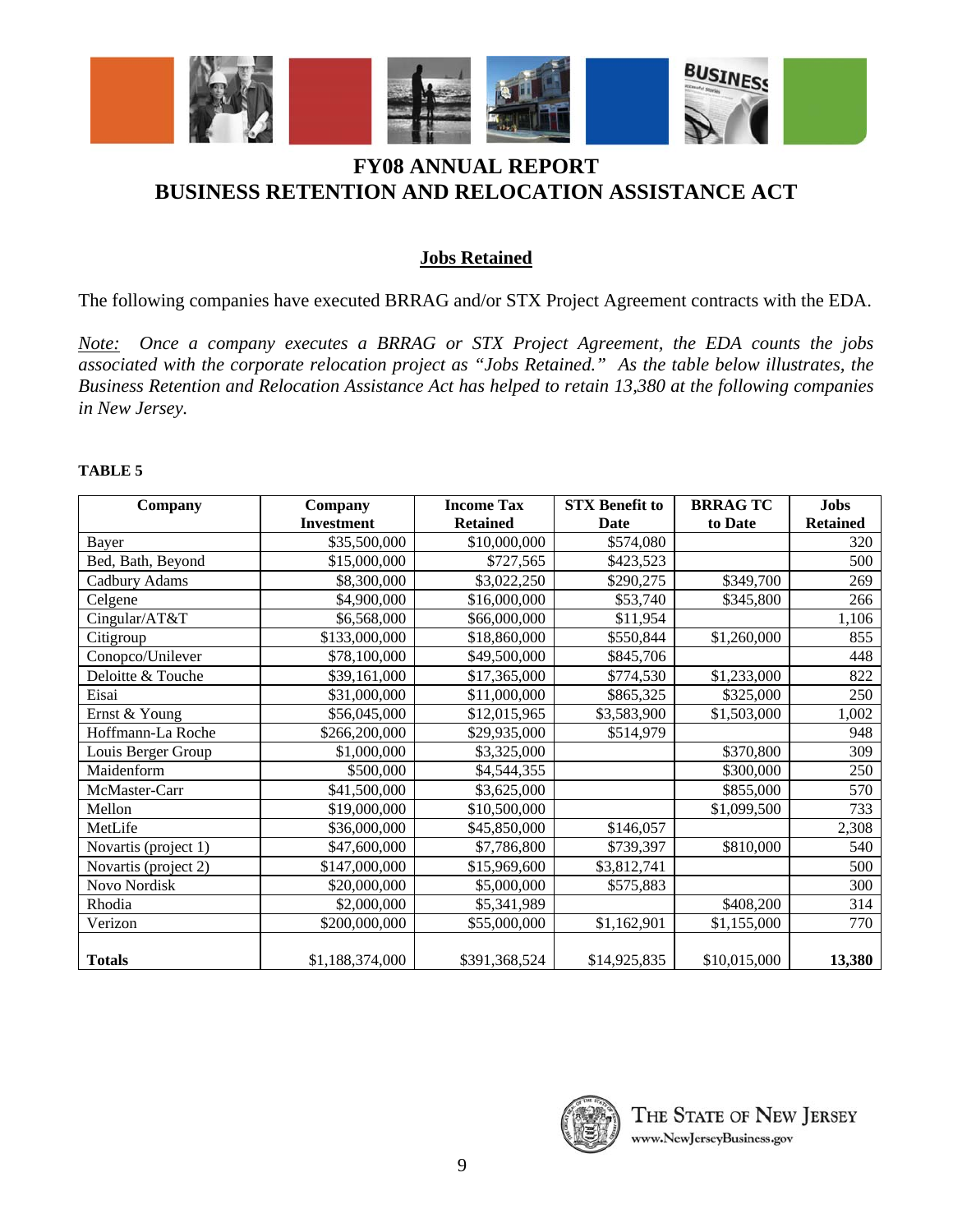

### **Pledged BRRAG Tax Credits**

The following table represents the total dollar value of BRRAG tax credits that could be (but have not already been) issued based on existing applications and the assumption that each project will move forward to completion. These projects represent "Pledged BRRAG Tax Credits."

*Note: Not all companies receiving Board approval for the BRRAG Program move forward with their corporate relocation projects. Depending on economic conditions and individual corporate circumstances, some companies delay, change, or withdraw their project after Board approval.* 

| Company                         | <b>Industry</b>            | <b>Pledged BRRAG</b><br><b>Tax Credit</b> |
|---------------------------------|----------------------------|-------------------------------------------|
| <b>Abbott Point of Care</b>     | <b>Medical Device</b>      | \$277,200                                 |
| American Van Equipment          | Manufacturing              | \$152,100                                 |
| Aptuit                          | Biotech R&D                | \$335,400                                 |
| Bayer                           | Pharma                     | \$448,000                                 |
| Bed, Bath & Beyond              | Distribution               | \$750,000                                 |
| <b>Blackrock</b>                | <b>Financial Services</b>  | \$1,500,000                               |
| Cingular/AT&T                   | Telecom                    | \$1,659,000                               |
| Conopco/Unilever                | Food Manufacturing         | \$627,200                                 |
| Hoffmann-La Roche               | Pharma                     | \$1,422,000                               |
| <b>ImClone Systems</b>          | <b>BioPharma</b>           | \$350,000                                 |
| <b>InVentiv Health</b>          | Advertising                | \$621,000                                 |
| ISP-Mgt. & Building Materials   | Distribution               | \$1,305,000                               |
| <b>KS</b> Engineers             | Engineering                | \$101,200                                 |
| L'Oreal                         | Cosmetics                  | \$558,600                                 |
| Medarex                         | <b>BioTech</b>             | \$390,000                                 |
| MetLife                         | <b>Financial Services</b>  | \$3,462,000                               |
| <b>MRS</b> Associates           | <b>Collection Services</b> | \$360,000                                 |
| Novartis (project 2)            | Pharma                     | \$750,000                                 |
| Novartis (project 3)            | Pharma                     | \$1,588,500                               |
| <b>Novo Nordisk</b>             | Pharma                     | \$420,000                                 |
| <b>State Street Corporation</b> | <b>Financial Services</b>  | \$762,000                                 |
| <b>Thales Avionics</b>          | Aerospace                  | \$208,000                                 |
| Wyndham                         | Hospitality                | \$1,867,500                               |
| Zeus Industries                 | Manufacturing              | \$221,000                                 |
|                                 |                            | <b>Total</b><br>\$20,135,700              |

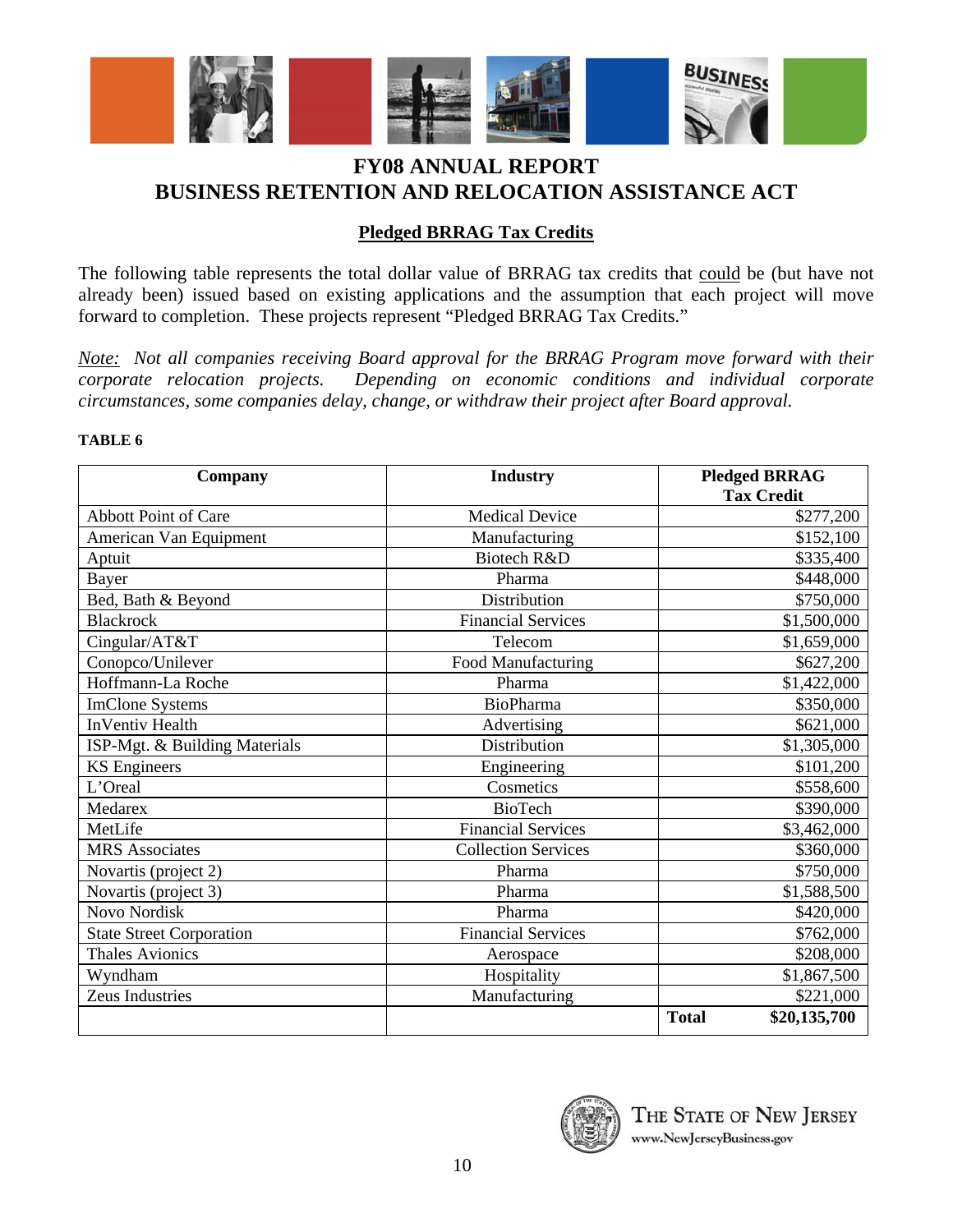

### **Forecast of BRRAG Tax Credits for FY09**

The BRRAG Program includes a \$20 million annual cap on the issuance of tax credits. The following table is a forecast of potential BRRAG tax credits that could be issued in FY09.

*Note: This forecast is a subset of the "Pledged BRRAG Tax Credits" (see Table 6 above) and does not include new BRRAG applications that could arrive throughout the remainder of FY09. While there is no way to accurately predict the precise amount of BRRAG tax credits that will be issued in FY09, the projects selected in the "Forecasted FY09" column below are deemed by EDA staff to have a modest chance or better for completion in FY09, which will result in the subsequent issuance of a BRRAG tax credit. Note also: This forecast does not include the one BRRAG Tax Credit already issued to Deloitte & Touche in FY09 for \$1,233,000 (see Table 4 above.)* 

#### **TABLE 7**

| Company                         | <b>Industry</b>            | <b>Pledged BRRAG</b> | <b>Forecasted FY09</b>        |
|---------------------------------|----------------------------|----------------------|-------------------------------|
|                                 |                            | <b>Tax Credit</b>    |                               |
| <b>Abbott Point of Care</b>     | <b>Medical Device</b>      | \$277,200            | \$277,200                     |
| American Van Equipment          | Manufacturing              | \$152,100            |                               |
| Aptuit                          | Biotech R&D                | \$335,400            | \$335,400                     |
| Bayer                           | Pharma                     | \$448,000            | \$448,000                     |
| Bed, Bath & Beyond              | Distribution               | \$750,000            | \$750,000                     |
| <b>Blackrock</b>                | <b>Financial Services</b>  | \$1,500,000          |                               |
| Cingular/AT&T                   | Telecom                    | \$2,451,000          | \$1,659,000                   |
| Conopco/Unilever                | Food Manufacturing         | \$627,200            | \$627,200                     |
| Hoffmann-La Roche               | Pharma                     | \$1,422,000          | \$1,422,000                   |
| <b>ImClone Systems</b>          | <b>BioPharma</b>           | \$350,000            |                               |
| <b>InVentiv Health</b>          | Advertising                | \$621,000            | \$621,000                     |
| ISP-Mgt. & Building Materials   | Distribution               | \$1,305,000          |                               |
| <b>KS</b> Engineers             | Engineering                | \$101,200            | \$101,200                     |
| L'Oreal                         | Cosmetics                  | \$558,600            |                               |
| Medarex                         | <b>BioTech</b>             | \$390,000            |                               |
| MetLife                         | <b>Financial Services</b>  | \$3,462,000          |                               |
| <b>MRS</b> Associates           | <b>Collection Services</b> | \$360,000            |                               |
| Novartis (project 2)            | Pharma                     | \$750,000            | \$750,000                     |
| Novartis (project 3)            | Pharma                     | \$1,588,500          |                               |
| Novo Nordisk                    | Pharma                     | \$420,000            | \$420,000                     |
| <b>State Street Corporation</b> | <b>Financial Services</b>  | \$762,000            | \$762,000                     |
| <b>Thales Avionics</b>          | Aerospace                  | \$208,000            | \$208,200                     |
| Wyndham                         | Hospitality                | \$1,867,500          | \$1,867,500                   |
| Zeus Industries                 | Manufacturing              | \$221,000            |                               |
|                                 |                            |                      | <b>Total:</b><br>\$10,608,700 |

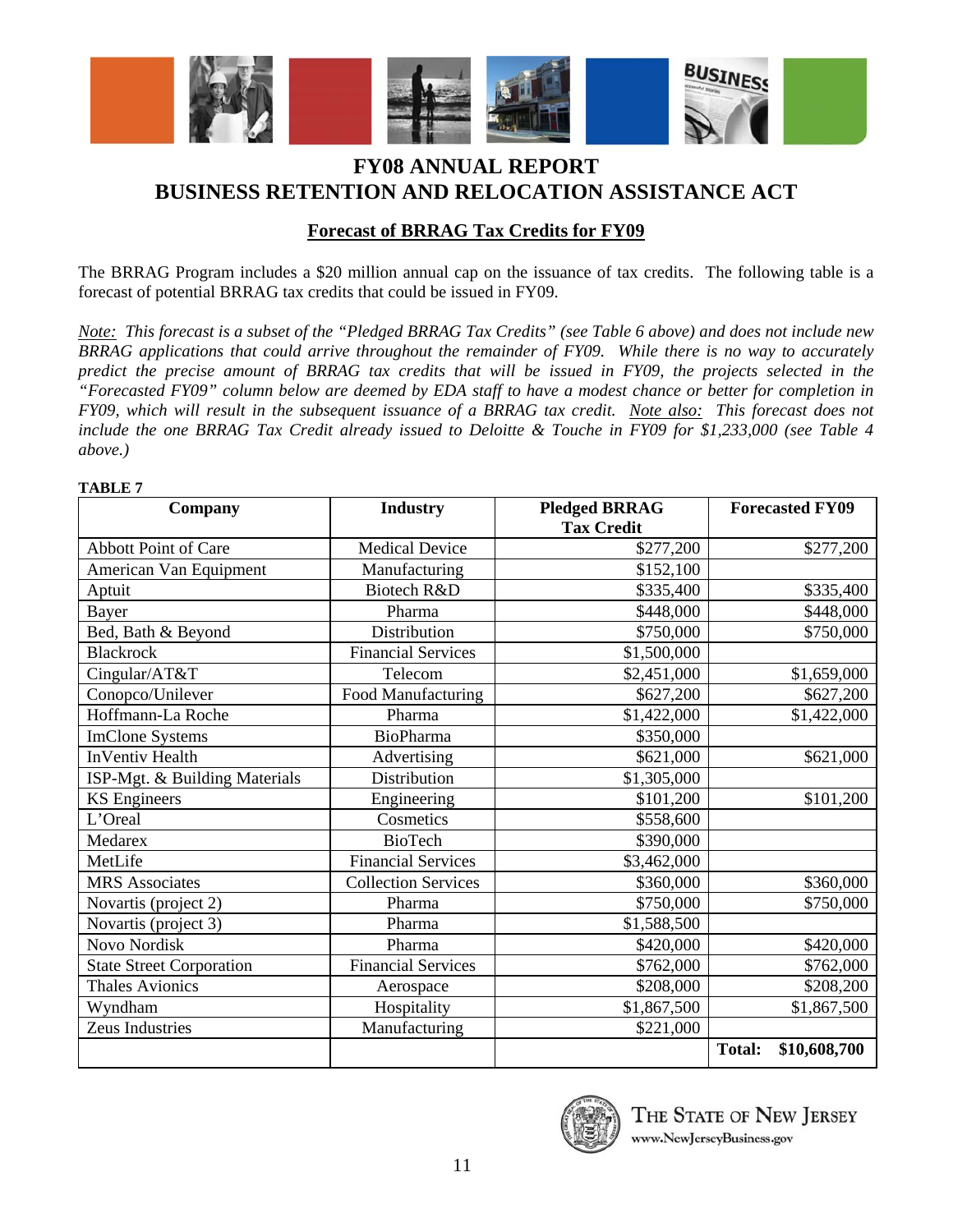

# **BRRAG Transfer Program Activity FY08**

The BRRAG Transfer Program allows companies with unused tax credits to surrender those credits for use by other businesses. The tax credits may be used by the company buying the credits in exchange for private financial assistance equal to at least 75 percent of the amount of the surrendered tax credit.

In FY08, Verizon, Ernst & Young, and Mellon Investor Services applied to the Transfer Program to sell their unused BRRAG tax credits. Of these three applicants, Mellon Investor Services completed the sale of its unused tax credits to Barr Laboratories. Both Verizon and Ernst & Young, which initiated the sale of their unused tax credits in FY08, are likely to complete/close the sale in FY09.

| <b>Seller</b>                   | <b>Value of Unused</b><br><b>Tax Credits</b> | <b>Buyer</b>                 | <b>Sale Price of Tax</b><br><b>Credit</b> | <b>Sale Price as</b><br>Percentage of<br><b>Original Value</b> |
|---------------------------------|----------------------------------------------|------------------------------|-------------------------------------------|----------------------------------------------------------------|
| Verizon                         | \$1,155,000                                  | <b>Nestle Waters</b><br>Inc. | \$927,875                                 | 80%                                                            |
| Ernst & Young                   | \$1,503,000                                  | TBD                          | <b>TBD</b>                                |                                                                |
|                                 |                                              |                              |                                           |                                                                |
| <b>Mellon Investor Services</b> | \$1,099,500                                  | Barr Labs                    | \$879,600                                 | 80%                                                            |

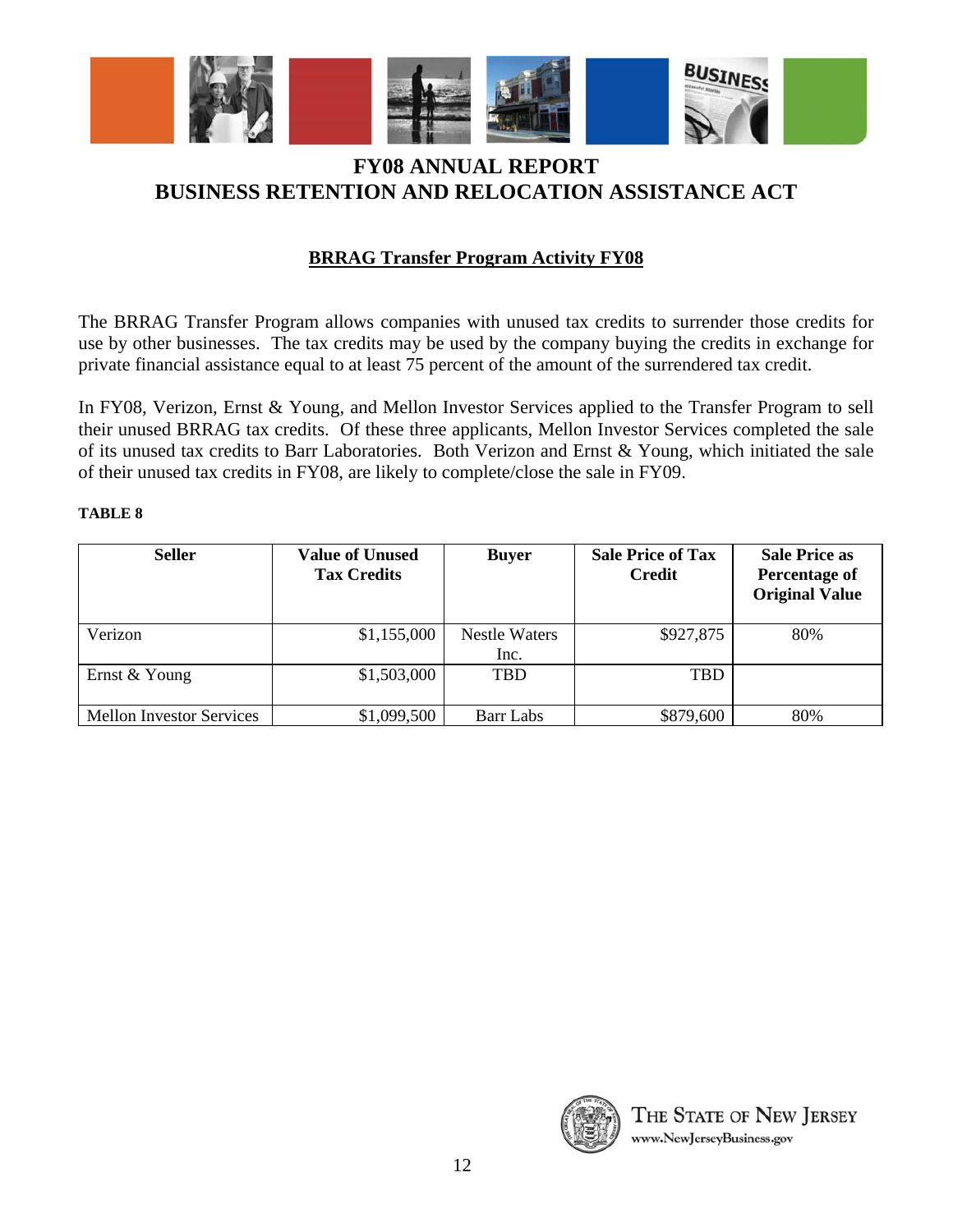

### **Urban Enterprise Zone (UEZ) Energy Sales & Use Tax Exemption for Manufacturers FY08 Program Activity**

This program provides for an exemption from sales and use tax for retail sales of electricity and natural gas and their transport consumed at UEZ-certified sites by qualified manufacturing businesses. The program eligibility criteria for UEZ-certified manufacturing businesses require at least 250 full-time personnel, at least 50 percent of whom are in the manufacturing process.

The following table identifies program participants at the conclusion of FY08 along with the estimated annual program benefit for each company:

| Company                 | UEZ                | County     | <b>Full-time</b><br><b>Jobs</b> | <b>Estimated</b><br><b>Annual Benefit</b> |
|-------------------------|--------------------|------------|---------------------------------|-------------------------------------------|
| Alcan Global Pharma.    | Millville          | Cumberland | 476                             | \$500,000                                 |
| Anheuser-Busch          | <b>Newark</b>      | Essex      | 672                             | \$1,575,000                               |
| Church & Dwight         | Lakewood           | Ocean      | 268                             | \$110,000                                 |
| <b>DPT</b> Lakewood     | Lakewood           | Ocean      | 475                             | \$115,000                                 |
| Durand Glass Mfg        | Millville          | Cumberland | 687                             | \$950,000                                 |
| General Mills/Progresso | Millville          | Cumberland | 454                             | \$200,000                                 |
| Gerresheimer Glass      | Millville/Vineland | Cumberland | 1,012                           | \$1,600,000                               |
| Leone Industries        | <b>Bridgeton</b>   | Cumberland | 317                             | \$850,000                                 |
| Omni Baking Company     | Vineland           | Cumberland | 256                             | \$56,000                                  |
| <b>TOTALS</b>           |                    |            | 4,617                           | \$5,956,000                               |

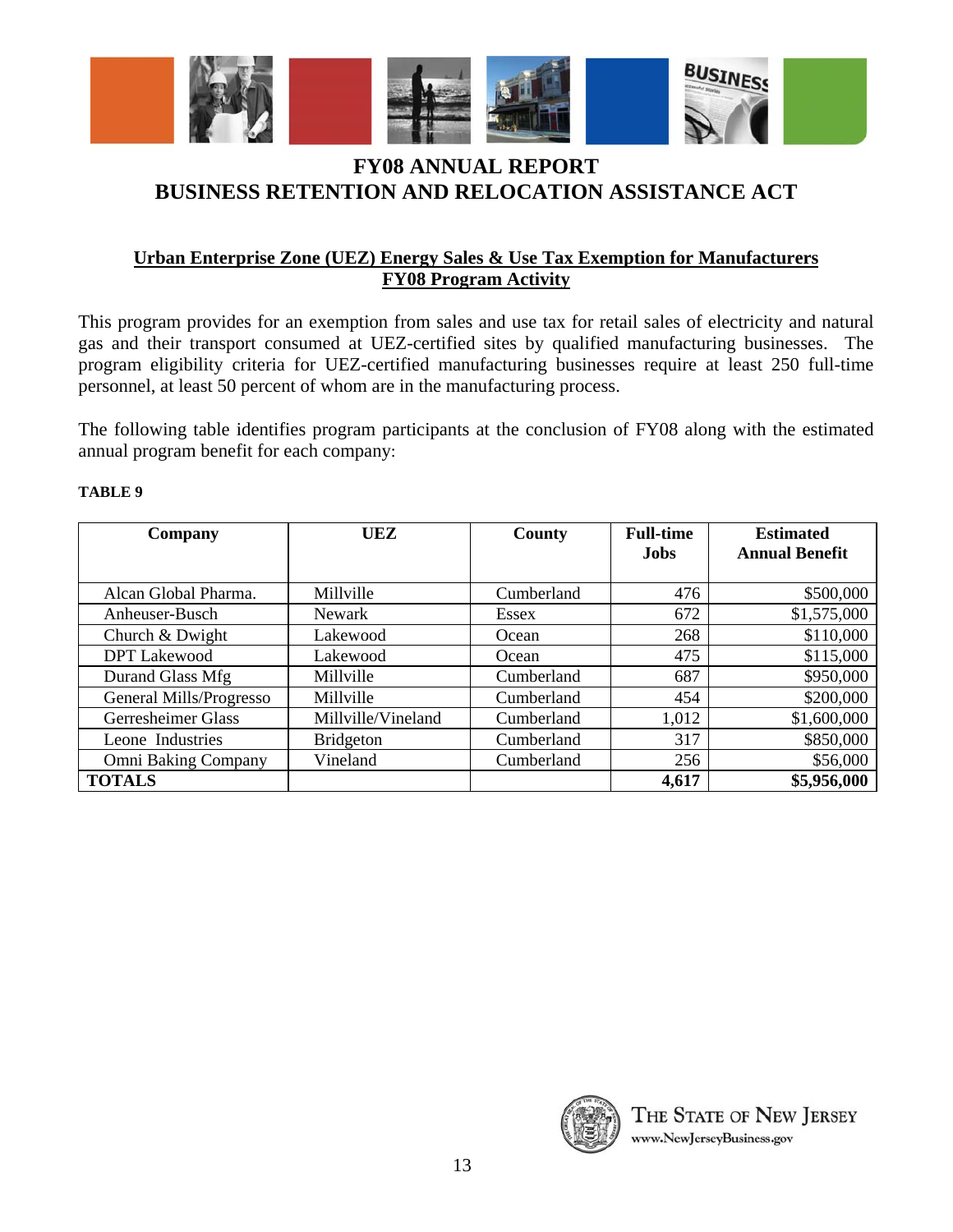

### **Energy Tax Exemption Program, Salem County FY08 Program Activity**

Under this program, manufacturers in Salem County with 50 or more employees, at least 50 percent of whom are directly involved in the manufacturing process, are eligible for a sales tax exemption for electric and gas purchases. The following chart identifies program participants and benefits provided in FY08.

| Company                  | <b>Municipality</b> | <b>Full-Time</b> | <b>Estimated Annual Benefit</b> |  |  |  |
|--------------------------|---------------------|------------------|---------------------------------|--|--|--|
|                          |                     | <b>Jobs</b>      |                                 |  |  |  |
| <b>Anchor Glass</b>      | Salem City          | 350              | \$1,974,571                     |  |  |  |
| <b>B&amp;B</b> Poultry   | Pittsgrove          | 145              | \$50,890                        |  |  |  |
| J.E. Berkowitz, LP       | Oldmans             | 264              | \$75,950                        |  |  |  |
| Cooper-Crouse-Hinds, LLC | Salem City          | 173              | \$12,616                        |  |  |  |
| E.I. DuPont de Nemours   | Pennsville          | 825              | \$913,990                       |  |  |  |
| Mannington Mills, Inc.   | Salem City          | 614              | \$796,753                       |  |  |  |
| PolyOne Corporation      | Oldmans             | 72               | \$663,481                       |  |  |  |
| Phoenix Glass, LLC       | Pittsgrove          | 68               | \$24,850                        |  |  |  |
| Siegfried (USA), Inc.    | Pennsville          | 178              | \$186,900                       |  |  |  |
| <b>Totals</b>            |                     | 2,689            | \$4,700,001                     |  |  |  |

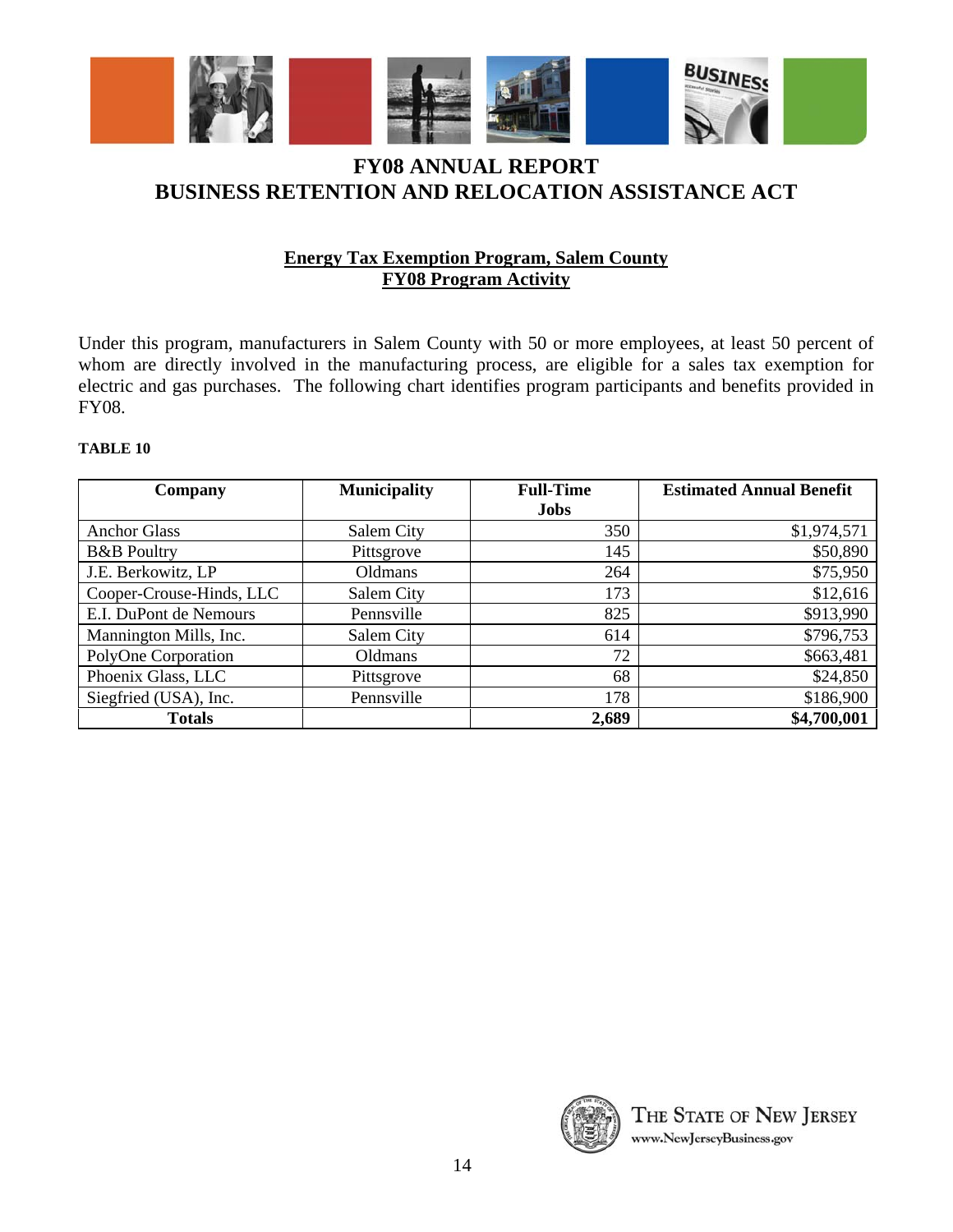| $\overline{A}$                     | <b>B</b>              | $\mathbf{c}$ | D                                | E                  |                   | G     | H           |                 |                                   | к                                   |              | M                 | <b>M</b>             |                   | $\circ$      |                                         | $\mathbf Q$                            | $\mathbb{R}$         |                               | $\mathbf{s}$   | T                                 | $\cup$    | $\mathsf{v}$                 |              |
|------------------------------------|-----------------------|--------------|----------------------------------|--------------------|-------------------|-------|-------------|-----------------|-----------------------------------|-------------------------------------|--------------|-------------------|----------------------|-------------------|--------------|-----------------------------------------|----------------------------------------|----------------------|-------------------------------|----------------|-----------------------------------|-----------|------------------------------|--------------|
| Appl                               | Board                 | Exec Dir.    | Company                          |                    | Appl              | NJ    | <b>BEIP</b> | <b>Retained</b> | STX                               | <b>STX</b>                          | <b>BRRAG</b> | <b>BRRAG TC</b>   | <b>BRRAG TC</b>      | Company           |              | 1 Year State Income 5 Year State Income | <b>Program Benefit</b>                 | Project              | Commitment Comp.              |                | Relocation                        |           | Legislative PW               |              |
| Date                               | Action                | Approval     | Name                             | <b>Industry</b>    | Type              | Jobs  | Jobs        |                 | Jobs Est. Benefit                 | <b>Benefit to Date Est. Benefit</b> |              | <b>Issue Date</b> | <b>Amount Issued</b> | <b>Investment</b> | Tax Retained | <b>Tax Retained</b>                     | <b>Project Duration</b>                | Agreement            | <b>Duration Starts</b> States |                | Site                              |           | <b>County Districts Cert</b> |              |
| 1/27/2005<br>30.7%                 | 2/2/2005<br>05-34     | 3/2/2005     | Celgene<br>\$1,300               | Biotech            | <b>STX</b>        | 440   | 600         | 266             | \$81,096                          | \$53,740                            |              |                   |                      | \$4,900,000       | \$3,200,000  | \$16,000,000                            | \$108,380 spanning<br>FY' 06, FY ' 07  | 3/2/2005<br>Amended  |                               | VA,MD<br>DE,LA | Summit                            | Union     | 21                           | $\mathbf{x}$ |
|                                    |                       |              |                                  |                    |                   |       |             |                 |                                   |                                     |              |                   |                      |                   |              |                                         | Est. Completion - 3/08                 | 12/20/2006           | 2/2/2007                      | PA,CA          |                                   |           |                              |              |
| 3/18/2005                          | 4/6/2005              | 4/27/2005    |                                  |                    | <b>BRRAG</b>      |       |             |                 |                                   |                                     | \$345,800    | 7/10/06           | \$345,800            |                   |              |                                         | \$345,800 FY'06 or 07                  | 4/17/2006            |                               |                |                                   |           |                              |              |
|                                    | 05-24                 |              |                                  |                    |                   |       |             |                 |                                   |                                     |              |                   |                      |                   |              |                                         |                                        |                      |                               |                |                                   |           |                              |              |
|                                    |                       |              |                                  |                    |                   |       |             |                 |                                   |                                     |              |                   |                      |                   |              |                                         |                                        |                      |                               |                |                                   |           |                              |              |
| 5/11/2007<br>11/30/2007 12/18/2007 | 6/6/2007              | 6/25/2007    |                                  |                    | Transfer<br>value |       |             |                 |                                   |                                     |              |                   |                      |                   |              |                                         | Tax Credits were sold                  |                      |                               |                |                                   |           |                              |              |
| relim Approval                     | 07-66                 |              |                                  |                    | \$260,350         |       |             |                 |                                   |                                     |              |                   |                      |                   |              |                                         |                                        |                      |                               |                |                                   |           |                              |              |
| Final Approval                     | 08-52                 | 1/4/2008     |                                  |                    |                   |       |             |                 |                                   |                                     |              |                   |                      |                   |              |                                         |                                        |                      |                               |                |                                   |           |                              |              |
| 1/27/2005                          | 4/6/2005              | 4/18/2005    | Novartis #1                      | Pharma             | <b>STX</b>        | 4,471 |             |                 | 540 \$1,142,400                   | \$739,397                           |              |                   |                      | \$47,600,000      | \$1,557,360  | \$7,786,800                             | \$1,428,000 spanning                   | 4/18/2005            |                               |                | December, 2005 MA,CA East Hanover | Morris    | $26$ X                       |              |
| 100% 60/40                         | 05-36                 |              | \$1,500                          |                    |                   |       |             |                 |                                   |                                     |              |                   |                      |                   |              |                                         | FY' 06, FY' 07                         | Amended              |                               |                |                                   |           |                              |              |
|                                    |                       |              |                                  |                    |                   |       |             |                 |                                   |                                     |              |                   |                      |                   |              |                                         |                                        | 6/6/2006             |                               |                |                                   |           |                              |              |
| 3/10/2005                          | 4/6/2005              | 4/26/2005    |                                  |                    | <b>BRRAG</b>      |       |             |                 |                                   |                                     | \$810,000    | 7/17/06           | \$810,000            |                   |              |                                         | \$810,000 for FY'06                    | 11/9/2005            |                               |                |                                   |           |                              |              |
|                                    | $05 - 47$             |              |                                  |                    |                   |       |             |                 |                                   |                                     |              |                   |                      |                   |              |                                         | or FY '07                              | Amended<br>6/6/2006  |                               |                |                                   |           |                              |              |
|                                    |                       |              |                                  |                    |                   |       |             |                 |                                   |                                     |              |                   |                      |                   |              |                                         |                                        |                      |                               |                |                                   |           |                              |              |
| 1/27/2005<br>30%                   | 2/2/2005<br>05-37     | 4/27/2005    | Verizon<br>\$1,500               | Telecom            | <b>STX</b>        | 3,600 |             |                 | 1,755 770 \$1,296,000 \$1,162,901 |                                     |              |                   |                      | \$200,000,000     | \$11,000,000 | \$55,000,000                            | \$1,296,000 spanning<br>FY' 06, FY' 07 | 8/15/2005<br>Amended | 2/28/2007                     |                | NY, VA Basking Ridge Somerset     |           | $16$ X                       |              |
|                                    |                       |              |                                  |                    |                   |       |             |                 |                                   |                                     |              |                   |                      |                   |              |                                         |                                        | 9/8/2008             |                               |                |                                   |           |                              |              |
|                                    |                       |              |                                  |                    |                   |       |             |                 |                                   |                                     |              |                   |                      |                   |              |                                         |                                        |                      |                               |                |                                   |           |                              |              |
| 1/27/2005                          | 2/2/2005<br>05-38     | 7/28/2006    |                                  |                    | <b>BRRAG</b>      |       |             |                 |                                   |                                     | \$1,155,000  | 12/20/07          | \$1,155,000          |                   |              |                                         | \$1,155,000 for FY'07 or 08            | 7/31/2006<br>Amended | 5/9/2007                      |                |                                   |           |                              |              |
|                                    |                       |              |                                  |                    |                   |       |             |                 |                                   |                                     |              |                   |                      |                   |              |                                         |                                        | 9/8/2008             |                               |                |                                   |           |                              |              |
| 1/23/2008                          | 3/5/2008<br>08-81     | 3/25/2008    |                                  |                    | Transfer<br>value |       |             |                 |                                   |                                     |              |                   |                      |                   |              |                                         | Tax Credits were sold                  |                      |                               |                |                                   |           |                              |              |
| Prelim Approval<br>Final Approval  |                       | 9/9/2008     |                                  |                    | \$927,875         |       |             |                 |                                   |                                     |              |                   |                      |                   |              |                                         |                                        |                      |                               |                |                                   |           |                              |              |
|                                    |                       |              |                                  |                    |                   |       |             |                 |                                   |                                     |              |                   |                      |                   |              |                                         |                                        |                      |                               |                |                                   |           |                              |              |
| 2/1/2005                           | 2/2/2005              | 2/18/2005    | <b>Cadbury Adams</b>             | Confect            | STX               | 455   | 75          | 269             | \$155,376                         | \$290,275                           |              |                   |                      | \$8,300,000       | \$604.450    | \$3,022,250                             | \$282,159 for FY'05 '06                | 2/22/2005            | 6/1/2006                      | <b>NY</b>      | Parsippany                        | Morris    | 26                           | $\mathbf{x}$ |
| 75%                                | 05-35                 |              | \$1,300                          | Mfg.               |                   |       |             |                 |                                   |                                     |              |                   |                      |                   |              |                                         |                                        | Amended              |                               |                |                                   |           |                              |              |
|                                    |                       |              |                                  |                    |                   |       |             |                 |                                   |                                     |              |                   |                      |                   |              |                                         |                                        | 9/1/2005             |                               |                |                                   |           |                              |              |
| 6/10/2005                          | 7/13/2005             | 8/1/2005     |                                  |                    | <b>BRRAG</b>      |       |             |                 |                                   |                                     | \$349,700    | 7/10/06           | \$349,700            |                   |              |                                         | \$54,895 for FY'06 '07                 | 1/17/2006            | 6/23/2006                     |                |                                   |           |                              |              |
|                                    | 06-06                 |              |                                  |                    |                   |       |             |                 |                                   |                                     |              |                   |                      |                   |              |                                         |                                        |                      |                               |                |                                   |           |                              |              |
|                                    |                       |              |                                  |                    |                   |       |             |                 |                                   |                                     |              |                   |                      |                   |              |                                         |                                        |                      |                               |                |                                   |           |                              |              |
| 3/2/2005                           | 3/2/2005<br>05-43     | 5/20/2005    | CitiGroup                        | Finance<br>Service | <b>STX</b>        | 1,500 | 1,921       |                 | 855 \ \$1,111,300                 | \$550,844                           |              |                   |                      | \$133,000,000     | \$3,772,000  | \$18,860,000                            | \$894,498 spannng<br>FY' 07, FY' 08    | 6/14/2005<br>Amended | 8/22/2006                     | CT             | Warren                            | Somerset  | $21$ X                       |              |
| 28.45%                             |                       |              | <b>North America</b><br>\$1,500  |                    |                   |       |             |                 |                                   |                                     |              |                   |                      |                   |              |                                         |                                        | 5/11/2006            |                               |                |                                   |           |                              |              |
|                                    |                       |              |                                  |                    | <b>BRRAG</b>      |       |             |                 |                                   |                                     |              |                   |                      |                   |              |                                         |                                        |                      |                               |                |                                   |           |                              |              |
| 3/2/2005                           | 3/2/2005<br>$05 - 44$ | 5/20/2005    | (Citicorp<br>North America Inc.) |                    |                   |       |             |                 |                                   |                                     | \$1,260,000  | 7/12/07           | \$1,260,000          |                   |              |                                         | \$1,260,000 for FY'06<br>or FY '07     | 2/9/2006<br>Amended  |                               |                |                                   |           |                              |              |
|                                    |                       |              |                                  |                    |                   |       |             |                 |                                   |                                     |              |                   |                      |                   |              |                                         |                                        | 5/8/2007             |                               |                |                                   |           |                              |              |
| 4/12/2005                          | 5/4/2005              | 6/14/2005    | Ernst & Young                    | Business           | <b>STX</b>        | 1,802 |             |                 |                                   | 1,002 \$2,165,145 \$3,583,900       |              |                   |                      | \$56,045,000      | \$2,403,193  | \$12,015,965                            | \$2,165,145 spanning                   | 4/4/2006             | 12/11/2007                    | <b>TX</b>      | Secaucus                          | Hudson    | 32                           |              |
| 100% 60/40                         | 05-60                 |              | \$1,500                          | Services           |                   |       |             |                 |                                   |                                     |              |                   |                      |                   |              |                                         | FY'06, FY'07                           | Amended              |                               |                |                                   |           |                              |              |
|                                    |                       |              |                                  |                    |                   |       |             |                 |                                   |                                     |              |                   |                      |                   |              |                                         | Est. Completion - 2/08                 | 4/19/2007            |                               |                |                                   |           |                              |              |
| 4/12/2005                          | 5/4/2005              | 6/15/2005    |                                  |                    | <b>BRRAG</b>      |       |             |                 |                                   |                                     | \$1,503,000  | 3/14/08           | \$1,503,000          |                   |              |                                         | \$1,413,000 for FY'07 ot 08            | 4/19/2007            |                               |                |                                   |           |                              |              |
|                                    | 05-61                 |              |                                  |                    |                   |       |             |                 |                                   |                                     |              |                   |                      |                   |              |                                         |                                        |                      |                               |                |                                   |           |                              |              |
| 4/7/2008                           | 4/16/2008             | 4/30/2008    |                                  |                    | Transfer          |       |             |                 |                                   |                                     |              |                   |                      |                   |              |                                         |                                        |                      |                               |                |                                   |           |                              |              |
|                                    | 08-94                 |              |                                  |                    |                   |       |             |                 |                                   |                                     |              |                   |                      |                   |              |                                         |                                        |                      |                               |                |                                   |           |                              |              |
|                                    |                       |              |                                  |                    |                   |       |             |                 |                                   |                                     |              |                   |                      |                   |              |                                         |                                        |                      |                               |                |                                   |           |                              |              |
| 4/12/2005                          | 5/4/2005              | 6/14/2005    | Medarex                          | BioTech            | <b>STX</b>        | 340   |             | 300             | \$960,000                         |                                     |              |                   |                      | \$40,000,000      | \$1,182,000  | \$5,910,000                             | \$960,000 spanning                     | No                   |                               | NY.PA          | Bloomsbury                        | Hunterdon | 23                           |              |
|                                    |                       |              | \$1,300                          |                    |                   |       |             |                 |                                   |                                     |              |                   |                      |                   |              |                                         | FY '06, FY'07                          |                      |                               | <b>RI</b>      | (Greenwich Twp)                   |           |                              |              |
| 4/12/2005                          | 5/4/2005              | 6/15/2005    |                                  |                    | <b>BRRAG</b>      |       |             |                 |                                   |                                     | \$390,000    |                   |                      |                   |              |                                         | \$390,000 for FY'07                    | No                   |                               |                |                                   |           |                              |              |
|                                    |                       |              |                                  |                    |                   |       |             |                 |                                   |                                     |              |                   |                      |                   |              |                                         | or FY '08                              |                      |                               |                |                                   |           |                              |              |
| 4/19/2005                          | 5/4/2005              | 6/14/2005    | Cingular (AT&T)                  | Telecom            | <b>STX</b>        | 2,201 |             |                 | 1,106 \$157,632                   | \$11,954                            |              |                   |                      | \$6,568,000       | \$13,200,000 | \$66,000,000                            | \$157,632 spanning                     | 3/9/2006             |                               | GA,TX          | Parsippany                        | Morris    | 26                           |              |
| 100% 60/40                         | 05-67                 |              | \$1,500                          |                    |                   |       |             |                 |                                   |                                     |              |                   |                      |                   |              |                                         | FY'06, FY'07                           |                      |                               |                | Paramus                           |           |                              |              |
| 4/19/2005                          | 5/4/2005              | 6/15/2005    |                                  |                    | <b>BRRAG</b>      |       |             |                 |                                   |                                     | \$1,659,000  |                   |                      |                   |              |                                         | \$2,451,000 for FY'07                  | 3/9/2006             |                               |                |                                   |           |                              |              |
|                                    | 05-66                 |              |                                  |                    |                   |       |             |                 |                                   |                                     |              |                   |                      |                   |              |                                         | or FY '08                              |                      |                               |                |                                   |           |                              |              |
| 4/20/2005                          | 5/4/2005              | 6/14/2005    | Novartis #2                      | Pharma             | <b>STX</b>        |       | 250         |                 |                                   | 500 \$ 2,208,840 \$3,812,741        |              |                   |                      | \$147,000,000     | \$3,193,920  | \$15,969,600                            | \$3,494,000 spanning                   | 7/26/2005            |                               |                | MA,CA East Hanover Morris         |           | 26                           |              |
| 75%                                | $05 - 65$             |              | \$1,500                          |                    |                   |       |             |                 |                                   |                                     |              |                   |                      |                   |              |                                         | FY '09, '10                            | Amended              |                               |                |                                   |           |                              |              |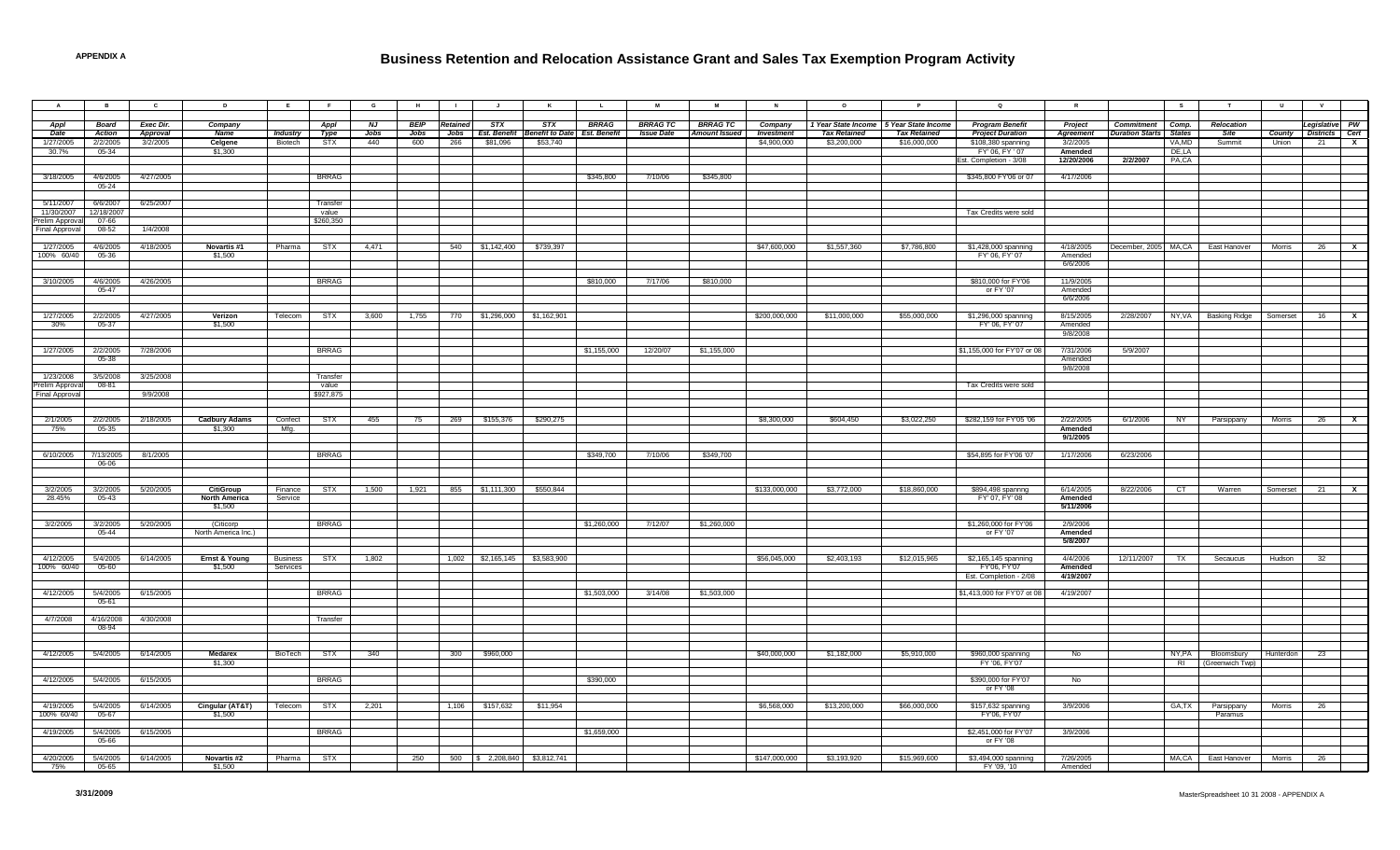| $\overline{A}$     | в.                  | $\mathbf{c}$ | D                            | E                  |                   | G           |             |                 | J                  | к                                              |              | M                 | M                    | N             | $\circ$                                 |                     | $\mathbf Q$                           | $\mathbb{R}$     |                               | $\mathbf{s}$    | T                             | $\cup$                       | $\mathbf{v}$   |              |
|--------------------|---------------------|--------------|------------------------------|--------------------|-------------------|-------------|-------------|-----------------|--------------------|------------------------------------------------|--------------|-------------------|----------------------|---------------|-----------------------------------------|---------------------|---------------------------------------|------------------|-------------------------------|-----------------|-------------------------------|------------------------------|----------------|--------------|
| Appl               | Board               | Exec Dir.    | Company                      |                    | Appl              | <b>NJ</b>   | <b>BEIP</b> | <b>Retained</b> | STX                | STX                                            | <b>BRRAG</b> | <b>BRRAG TC</b>   | <b>BRRAG TC</b>      | Company       | 1 Year State Income 5 Year State Income |                     | <b>Program Benefit</b>                | Project          | <b>Commitment</b>             | Comp.           | Relocation                    |                              | Legislative PW |              |
| Date               | Action              | Approval     | <b>Name</b>                  | <b>Industry</b>    | Type              | <b>Jobs</b> | <b>Jobs</b> |                 |                    | Jobs Est. Benefit Benefit to Date Est. Benefit |              | <b>Issue Date</b> | <b>Amount Issued</b> | Investment    | Tax Retained                            | <b>Tax Retained</b> | <b>Project Duration</b>               | <b>Agreement</b> | <b>Duration Starts</b> States |                 | <b>Site</b>                   | <b>County Districts</b> Cert |                |              |
|                    |                     |              |                              |                    |                   |             |             |                 |                    |                                                |              |                   |                      |               |                                         |                     | Est. Completion - 12/08               | 12/27/2007       |                               |                 |                               |                              |                |              |
|                    |                     |              |                              |                    |                   |             |             |                 |                    |                                                |              |                   |                      |               |                                         |                     |                                       |                  |                               |                 |                               |                              |                |              |
| 9/30/2005          | 10/5/2005           | 11/7/2005    |                              |                    | <b>BRRAG</b>      |             |             |                 |                    |                                                | \$750,000    |                   |                      |               |                                         |                     | \$750,000 for FY'09                   | 10/20/2008       |                               |                 |                               |                              |                |              |
|                    | 06-27               |              |                              |                    |                   |             |             |                 |                    |                                                |              |                   |                      |               |                                         |                     | or FY '10                             |                  |                               |                 |                               |                              |                |              |
|                    |                     |              |                              |                    |                   |             |             |                 |                    |                                                |              |                   |                      |               |                                         |                     |                                       |                  |                               |                 |                               |                              |                |              |
| 4/26/2005          | 5/4/2005            | 5/6/2005     | <b>Mellon LLC</b>            | Finance            | <b>BRRAG</b>      | 738         |             | 733             |                    |                                                | \$1,099,500  | 2/19/08           | \$1,099,500          | \$19,000,000  | \$2,100,000                             | \$10,500,000        | \$1,320,000 for FY'07                 | 9/14/2006        | 1/3/2008                      | NY,PA           | Jersey City                   | Hudson                       | 31, 32         |              |
|                    | 05-64               |              |                              | Service            |                   |             |             |                 |                    |                                                |              |                   |                      |               |                                         |                     | or FY '08                             | Amended          |                               |                 |                               |                              |                |              |
|                    |                     |              |                              |                    |                   |             |             |                 |                    |                                                |              |                   |                      |               |                                         |                     |                                       | 11/30/2007       |                               |                 |                               |                              |                |              |
|                    |                     |              |                              |                    |                   |             |             |                 |                    |                                                |              |                   |                      |               |                                         |                     |                                       |                  |                               |                 |                               |                              |                |              |
| 6/12/2008          | 6/18/2008<br>08-114 | 7/3/2008     |                              |                    | Transfer<br>value |             |             |                 |                    |                                                |              |                   |                      |               |                                         |                     | <b>Tax Credits Sold</b>               |                  |                               |                 |                               |                              |                |              |
|                    |                     |              |                              |                    | \$879,600         |             |             |                 |                    |                                                |              |                   |                      |               |                                         |                     |                                       |                  |                               |                 |                               |                              |                |              |
|                    |                     |              |                              |                    |                   |             |             |                 |                    |                                                |              |                   |                      |               |                                         |                     |                                       |                  |                               |                 |                               |                              |                |              |
|                    |                     |              | <b>ISP</b>                   |                    |                   |             |             |                 |                    |                                                |              |                   |                      |               |                                         |                     |                                       |                  |                               |                 |                               |                              |                |              |
| 5/11/2005 6/1/2005 |                     | 6/28/2005    | <b>Management &amp;</b>      | MFG/<br>R&D        | <b>STX</b>        | 991         |             | 870             | \$336,000          |                                                |              |                   |                      | \$14,000,000  | \$1,305,000                             | \$6,525,000         | \$336,000 for FY' 06                  | No               |                               |                 | NY Wayne/Parsippany           | Morris                       | 26             |              |
|                    |                     |              | <b>Building Materials</b>    |                    |                   |             |             |                 |                    |                                                |              |                   |                      |               |                                         |                     |                                       |                  |                               |                 |                               |                              |                |              |
| 5/11/2005          | 6/1/2005            | 6/28/2005    | Corp. of America             |                    | <b>BRRAG</b>      |             |             |                 |                    |                                                | \$1,305,000  |                   |                      |               |                                         |                     | \$1,305,000 for FY'07                 | No               |                               |                 |                               |                              |                |              |
|                    |                     |              | \$1,500                      |                    |                   |             |             |                 |                    |                                                |              |                   |                      |               |                                         |                     | or FY '08                             |                  |                               |                 |                               |                              |                |              |
|                    | 6/1/2005            | 6/28/2005    | <b>McMaster-Carr</b>         | Dist.              | <b>BRRAG</b>      | 667         |             | 570             |                    |                                                | \$855,000    | 4/27/07           | \$855,000            | \$41,500,000  | \$725,000                               | \$3,625,000         | \$855,000 for FY'07                   | 9/14/2006        | 2/14/2007                     |                 |                               |                              |                |              |
| 5/12/2005          | $05 - 75$           |              | \$1,500                      | Warehouse          |                   |             |             |                 |                    |                                                |              |                   |                      |               |                                         |                     |                                       |                  |                               |                 | PA, OH Washington Twp. Mercer |                              | 30             | $\mathbf{x}$ |
|                    |                     |              |                              |                    |                   |             |             |                 |                    |                                                |              |                   |                      |               |                                         |                     |                                       |                  |                               |                 |                               |                              |                |              |
|                    |                     |              |                              |                    |                   |             |             |                 |                    |                                                |              |                   |                      |               |                                         |                     |                                       |                  |                               |                 |                               |                              |                |              |
| 5/13/2005          | 6/1/2005            | 6/28/2005    | Eisai, Inc.                  | Pharma             | <b>STX</b>        | 250         | 50          | 250             | \$677,280          | \$865,325                                      |              |                   |                      | \$31,000,000  | \$2,200,000                             | \$11,000,000        | \$677,280 spanning<br>FY'06, FY'07    | 3/9/2006         | 12/22/2006                    | NC              | Woodcliff Lake                | Bergen                       | 39             | $\mathbf{x}$ |
| 80% 60/40          | 05-76               |              | \$1,300                      |                    |                   |             |             |                 |                    |                                                |              |                   |                      |               |                                         |                     |                                       |                  |                               |                 |                               |                              |                |              |
|                    |                     |              |                              |                    |                   |             |             |                 |                    |                                                |              |                   |                      |               |                                         |                     |                                       |                  |                               |                 |                               |                              |                |              |
| 5/13/2005          | 6/1/2005            | 6/28/2005    |                              |                    | <b>BRRAG</b>      |             |             |                 |                    |                                                | \$325,500    | 4/27/07           | \$325,000            |               |                                         |                     | \$325,500 for FY'07                   | 1/24/2007        |                               |                 |                               |                              |                |              |
|                    | $05 - 77$           |              |                              |                    |                   |             |             |                 |                    |                                                |              |                   |                      |               |                                         |                     | or FY '08                             |                  |                               |                 |                               |                              |                |              |
|                    |                     |              |                              |                    |                   |             |             |                 |                    |                                                |              |                   |                      |               |                                         |                     |                                       |                  |                               |                 |                               |                              |                |              |
| 6/10/2005          | 7/13/2005           | 7/27/2005    | Rhodia Inc.                  |                    | <b>BRRAG</b>      |             |             | 314             |                    |                                                | \$408,200    | 10/1/07           | \$408,200            | \$2,000,000   | \$1,068,398                             | \$5,341,989         | \$478,400 for FY'07                   | 8/8/2007         | 9/6/2007                      | PA.GA           | Cranbury                      | Middlesex                    | 14             |              |
|                    | 06-08               |              | \$1,300                      |                    |                   |             |             |                 |                    |                                                |              |                   |                      |               |                                         |                     | or FY '08                             |                  |                               | NC,TX           |                               |                              |                |              |
|                    |                     |              |                              |                    |                   |             |             |                 |                    |                                                |              |                   |                      |               |                                         |                     |                                       |                  |                               |                 |                               |                              |                |              |
|                    |                     |              |                              |                    |                   |             |             |                 |                    |                                                |              |                   |                      |               |                                         |                     |                                       |                  |                               |                 |                               |                              |                |              |
| 1/23/2006<br>85%   | 2/1/2006<br>06-48   | 2/23/2006    | Metlife<br>\$1,500           | Finance<br>Service | <b>STX</b>        | 4,015       | 400         |                 | 2,308 \$734,400    | \$146,057                                      |              |                   |                      | \$36,000,000  | \$9,170,000                             | \$45,850,000        | \$734,400 spanning<br>FY '06, FY'07   | 5/24/2006        |                               | NY,FL<br>CT, MA | Bridgewater                   | Somerset                     | 16             |              |
|                    |                     |              |                              |                    |                   |             |             |                 |                    |                                                |              |                   |                      |               |                                         |                     | Est. Completion - 6/2007              |                  |                               |                 |                               |                              |                |              |
|                    |                     |              |                              |                    |                   |             |             |                 |                    |                                                |              |                   |                      |               |                                         |                     |                                       |                  |                               |                 |                               |                              |                |              |
| 1/23/2006 2/1/2006 |                     | 2/23/2006    |                              |                    | <b>BRRAG</b>      |             |             |                 |                    |                                                | \$3,462,000  |                   |                      |               |                                         |                     | \$3,462,000 for FY'07   Draft11/15/06 |                  |                               |                 |                               |                              |                |              |
|                    |                     |              |                              |                    |                   |             |             |                 |                    |                                                |              |                   |                      |               |                                         |                     | or FY '08                             |                  |                               |                 |                               |                              |                |              |
| 5/11/2006          | 6/7/2006            | 7/12/2006    | Novartis #3                  | Pharma             | <b>STX</b>        |             | 72          |                 | 1,059 \$11,060,671 |                                                |              |                   |                      | \$538,300,000 | \$4,908,465                             | \$24,542,325        | \$11,060,671 spanning                 | Draft10/5/06     |                               |                 | CA, MA East Hanover           | Morris                       | 26             |              |
| 66% 60/40          |                     |              | \$1,500                      |                    |                   |             |             |                 |                    |                                                |              |                   |                      |               |                                         |                     | FY '07, '08,'09                       |                  |                               |                 |                               |                              |                |              |
|                    |                     |              |                              |                    |                   |             |             |                 |                    |                                                |              |                   |                      |               |                                         |                     |                                       |                  |                               |                 |                               |                              |                |              |
| 5/11/2006          | 6/7/2006            | 7/12/2006    |                              |                    | <b>BRRAG</b>      |             |             |                 |                    |                                                | \$1,588,500  |                   |                      |               |                                         |                     | \$1,588,500 for FY '07,               | No               |                               |                 |                               |                              |                |              |
|                    |                     |              |                              |                    |                   |             |             |                 |                    |                                                |              |                   |                      |               |                                         |                     | FY '08                                |                  |                               |                 |                               |                              |                |              |
| 5/16/2006          | 6/7/2006            | 7/14/2006    | <b>Bed Bath &amp; Beyond</b> | Dist.              | STX               | 2,688       | 160         | 500             | \$691,200          | \$423,523                                      |              |                   |                      | \$15,000,000  | \$145,513                               | \$727,565           | \$691,200 spanning                    | 8/4/2007         |                               | PA              | Woodbridge or                 | Middlesex                    | 19, 13         |              |
| 76% 60/40          | 06-63               |              | \$1,500                      |                    |                   |             |             |                 |                    |                                                |              |                   |                      |               |                                         |                     | FY '07, '08                           |                  |                               |                 | Perth Amboy                   |                              |                |              |
|                    |                     |              |                              |                    |                   |             |             |                 |                    |                                                |              |                   |                      |               |                                         |                     | Est. Completion - 4/07                |                  |                               |                 |                               |                              |                |              |
| 5/16/2006          | 6/7/2006            | 7/17/2006    |                              |                    | <b>BRRAG</b>      |             |             |                 |                    |                                                | \$750,000    |                   |                      |               |                                         |                     | \$750,000 for FY '07,                 | 11/30/2007       |                               |                 |                               |                              |                |              |
|                    | 06-64               |              |                              |                    |                   |             |             |                 |                    |                                                |              |                   |                      |               |                                         |                     | FY '08                                |                  |                               |                 |                               |                              |                |              |
|                    |                     |              |                              |                    |                   |             |             |                 |                    |                                                |              |                   |                      |               |                                         |                     |                                       |                  |                               |                 |                               |                              |                |              |
| 6/9/2006           | 9/14/2006           | 10/3/2006    | <b>Louis Berger Group</b>    | Engineer           | <b>BRRAG</b>      | 309         |             | 309             |                    |                                                | \$370,800    | 6/30/08           | \$370,800            | \$1,000,000   | \$665,000                               | \$3,325,000         | \$370,800 spanning                    | 3/31/2008        | 6/27/2008                     | NY 1            | Morristown                    | Morris                       | <b>TBD</b>     | $\mathbf{x}$ |
|                    | 07-20               |              | \$1,200                      | Service            |                   |             |             |                 |                    |                                                |              |                   |                      |               |                                         |                     | FY '07. '08                           |                  |                               |                 |                               |                              |                |              |
|                    |                     |              |                              |                    |                   |             |             |                 |                    |                                                |              |                   |                      |               |                                         |                     | Est. Completion - 9/07                |                  |                               |                 |                               |                              |                |              |
| 7/10/2006          | 7/24/2006           | 8/9/2006     | <b>Deloitte &amp; Touche</b> | Finance            | STX               | 1,229       | 280         | 822             | \$1,010,331        | \$774,530                                      |              |                   |                      | \$39,161,000  | \$3,473,000                             | \$17,365,000        | \$1,010,331 spanning                  | 11/8/2007        | 2/15/2008                     | PA, NY          | Morris or                     | <b>TBD</b>                   |                |              |
| 83.5% 60/40        | $07 - 15$           |              | \$1,500                      | Service            |                   |             |             |                 |                    |                                                |              |                   |                      |               |                                         |                     | FY '07, 08, 09                        |                  |                               |                 | Middlesex                     |                              |                |              |
|                    |                     |              |                              |                    |                   |             |             |                 |                    |                                                |              |                   |                      |               |                                         |                     | Est. Completion - 7/08                |                  |                               |                 |                               |                              |                |              |
|                    |                     | 8/9/2006     |                              |                    | <b>BRRAG</b>      |             |             |                 |                    |                                                | \$1,233,000  | 9/22/08           | \$1,233,000          |               |                                         |                     | FY 09 or 10                           | 8/29/2008        | 1/22/2008                     |                 |                               |                              |                |              |
| 7/10/2006          | 7/24/2006           |              |                              |                    |                   |             |             |                 |                    |                                                |              |                   |                      |               |                                         |                     |                                       |                  |                               |                 |                               |                              |                |              |
| 9/3/2008           | 10/15/2008          |              |                              |                    | Transfer          |             |             |                 |                    |                                                |              |                   |                      |               |                                         |                     |                                       |                  |                               |                 |                               |                              |                |              |
|                    |                     |              |                              |                    | Value             |             |             |                 |                    |                                                |              |                   |                      |               |                                         |                     |                                       |                  |                               |                 |                               |                              |                |              |
|                    |                     |              |                              |                    | \$924,750         |             |             |                 |                    |                                                |              |                   |                      |               |                                         |                     |                                       |                  |                               |                 |                               |                              |                |              |
|                    |                     |              |                              |                    |                   |             |             |                 |                    |                                                |              |                   |                      |               |                                         |                     |                                       |                  |                               |                 |                               |                              |                |              |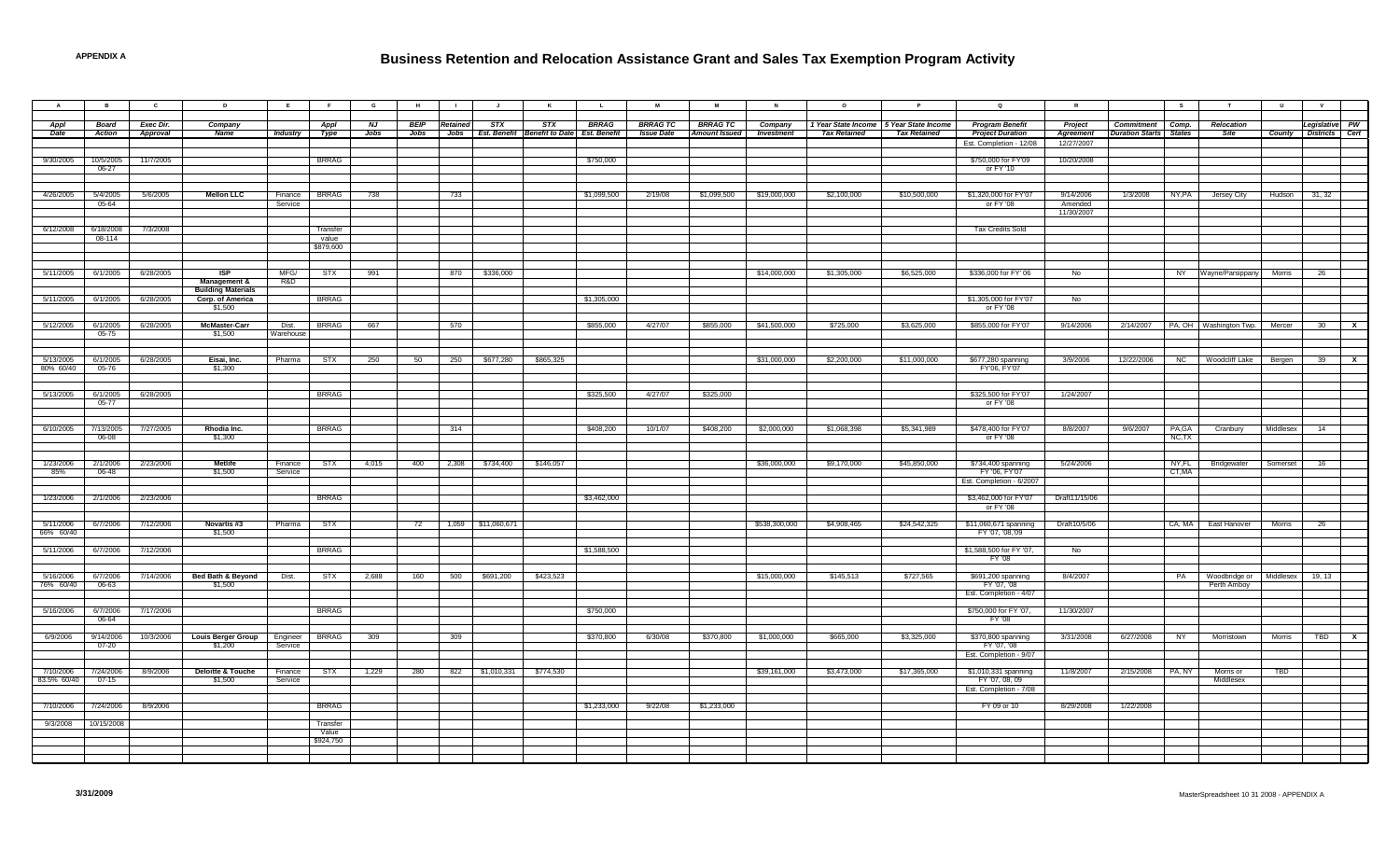| <b>A</b>     | <b>B</b>               | $\mathbf{c}$        | D                        | E.                | F.           | G           | H           | $\mathbf{L}$    | $\mathsf{J}$        | K                                   |              | M                 | M                    | N                 | $\circ$                                 | P                   | $\mathbf Q$                                    | R                               |                        | $\mathbf{s}$  | T                           | $\cup$     | $\mathsf{v}$                 |  |
|--------------|------------------------|---------------------|--------------------------|-------------------|--------------|-------------|-------------|-----------------|---------------------|-------------------------------------|--------------|-------------------|----------------------|-------------------|-----------------------------------------|---------------------|------------------------------------------------|---------------------------------|------------------------|---------------|-----------------------------|------------|------------------------------|--|
| Appl         | <b>Board</b>           | Exec Dir.           | Company                  |                   | Appl         | <b>NJ</b>   | <b>BEIP</b> | <b>Retained</b> | STX                 | <b>STX</b>                          | <b>BRRAG</b> | <b>BRRAG TC</b>   | <b>BRRAG TC</b>      | Company           | 1 Year State Income 5 Year State Income |                     | <b>Program Benefit</b>                         | Project                         | Commitment Comp.       |               | Relocation                  |            | egislative PW                |  |
| Date         | <b>Action</b>          | Approval            | Name                     | Industry          | Type         | <b>Jobs</b> | <b>Jobs</b> |                 | Jobs Est. Benefit   | <b>Benefit to Date Est. Benefit</b> |              | <b>Issue Date</b> | <b>Amount Issued</b> | <b>Investment</b> | <b>Tax Retained</b>                     | <b>Tax Retained</b> | <b>Project Duration</b>                        | <b>Agreement</b>                | <b>Duration Starts</b> | <b>States</b> | <b>Site</b>                 |            | <b>County Districts</b> Cert |  |
| 7/10/2006    | 7/24/2006              | 8/9/2006            | Wyndham                  | Hospitality       | <b>STX</b>   | 1,350       | 114         | 1,245           | \$584,498           |                                     |              |                   |                      | \$16,372,500      | \$4,329,135                             | \$21,645,675        | \$584,498 spanning                             | <b>Draft Sent</b>               |                        | PA, FL        | Parsippany                  | Morris     | 26                           |  |
|              |                        |                     | \$1,500                  |                   |              |             |             |                 |                     |                                     |              |                   |                      |                   |                                         |                     | FY '07, 08, 09                                 | 3/27/2008                       |                        |               |                             |            |                              |  |
| 7/10/2006    | 7/24/2006              | 8/9/2006            |                          |                   | <b>BRRAG</b> |             |             |                 |                     |                                     | \$1,867,500  |                   |                      |                   |                                         |                     | \$1,557,000 for FY'08,09                       | No                              |                        |               |                             |            |                              |  |
|              |                        |                     |                          |                   |              |             |             |                 |                     |                                     |              |                   |                      |                   |                                         |                     |                                                |                                 |                        |               |                             |            |                              |  |
| 8/1/2006     | 9/14/2006              | 10/3/2006           | <b>Conopco/Unilever</b>  | Food/Mfg.         | STX          | 1,481       | 242         |                 | 448 \$1,519,252     | \$845,706                           |              |                   |                      | \$78,100,000      | \$9,900,000                             | \$49,500,000        |                                                | 2/23/2007                       |                        | NY            |                             |            | 37                           |  |
| 34% 60/40    | $07 - 22$              |                     | \$1,400                  |                   |              |             |             |                 |                     |                                     |              |                   |                      |                   |                                         |                     | \$746,200 spanning<br>FY '07, '08              | Amended                         |                        |               | Englewood<br>Cliffs         | Bergen     |                              |  |
|              |                        |                     |                          |                   |              |             |             |                 |                     |                                     |              |                   |                      |                   |                                         |                     | Est. Completion - 6/08                         | 12/18/2007                      |                        |               |                             |            |                              |  |
|              |                        |                     |                          |                   |              |             |             |                 |                     |                                     |              |                   |                      |                   |                                         |                     |                                                | <b>Renewed STX</b><br>1/30/2008 |                        |               |                             |            |                              |  |
|              |                        |                     |                          |                   |              |             |             |                 |                     |                                     |              |                   |                      |                   |                                         |                     |                                                |                                 |                        |               |                             |            |                              |  |
| 8/1/2006     | 9/14/2006              | 10/3/2006           |                          |                   | <b>BRRAG</b> |             |             |                 |                     |                                     | \$627,200    |                   |                      |                   |                                         |                     | \$420,000 for FY'07,'08 Execution Copy         |                                 |                        |               |                             |            |                              |  |
|              |                        |                     |                          |                   |              |             |             |                 |                     |                                     |              |                   |                      |                   |                                         |                     |                                                | sent 4/23/08                    |                        |               |                             |            |                              |  |
| 8/23/2006    | 9/14/2006              | 10/3/2006           | <b>Baver</b>             | Pharma            | <b>STX</b>   | 775         |             | 320             | \$1,225,000         | \$574,080                           |              |                   |                      | \$35,500,000      | \$2,000,000                             | \$10,000,000        | \$1,225,000 spanning                           | 3/23/2007                       |                        | Conn.         | Wavne                       | Passaic    | 40                           |  |
| 100% 60/40   | $07 - 24$              |                     | \$1,400                  |                   |              |             |             |                 |                     |                                     |              |                   |                      |                   |                                         |                     | FY '07, '08                                    |                                 |                        |               |                             |            |                              |  |
|              |                        |                     |                          |                   |              |             |             |                 |                     |                                     |              |                   |                      |                   |                                         |                     | Est. Completion - 3/08                         |                                 |                        |               |                             |            |                              |  |
| 8/23/2006    |                        | 9/14/2006 10/3/2006 |                          |                   | <b>BRRAG</b> |             |             |                 |                     |                                     | \$448,000    |                   |                      |                   |                                         |                     | \$448,000 for FY'07,'08                        | 3/4/2008                        |                        |               |                             |            |                              |  |
|              | $07 - 25$              |                     |                          |                   |              |             |             |                 |                     |                                     |              |                   |                      |                   |                                         |                     |                                                |                                 |                        |               |                             |            |                              |  |
| 9/1/2006     | 10/18/2006             | 11/3/2006           | <b>BlackRock</b>         | Finance           | STX          | 1,000       | 100         |                 | $1,000$ \$7,542,080 |                                     |              |                   |                      | \$372,000,000     | \$4,900,000                             | \$24,500,000        |                                                | No                              |                        | NY.           | TBD                         | <b>TBD</b> | TBD                          |  |
|              |                        |                     | \$1,500                  | Service           |              |             |             |                 |                     |                                     |              |                   |                      |                   |                                         |                     | \$4,900,000 spanning<br>FY'08,'09,'10          |                                 |                        |               |                             |            |                              |  |
|              |                        |                     |                          |                   |              |             |             |                 |                     |                                     |              |                   |                      |                   |                                         |                     |                                                |                                 |                        |               |                             |            |                              |  |
| 9/1/2006     | 10/18/2006             | 11/3/2006           |                          |                   | <b>BRRAG</b> |             |             |                 |                     |                                     | \$1,500,000  |                   |                      |                   |                                         |                     | \$1,500,000 for FY'08,'09                      | No                              |                        |               |                             |            |                              |  |
|              |                        |                     |                          |                   |              |             |             |                 |                     |                                     |              |                   |                      |                   |                                         |                     |                                                |                                 |                        |               |                             |            |                              |  |
| 9/8/2006     | 10/18/2006             | 11/3/2006           | Maidenform               | Apparel           | <b>BRRAG</b> | 300         |             | 250             |                     |                                     | \$302,400    | 6/30/08           | \$300,000            | \$500,000         | \$908,871                               | \$4,544,355         | \$302,400 for FY'07,'08                        | 6/28/2007                       | 1/10/2008              | NY, NC        | Iselin                      | Middlesex  | 19                           |  |
|              | 07-09                  |                     | \$1,200                  |                   |              |             |             |                 |                     |                                     |              |                   |                      |                   |                                         |                     | Est. Completion - 7/07                         |                                 |                        |               |                             |            |                              |  |
|              |                        |                     |                          |                   |              |             |             |                 |                     |                                     |              |                   |                      |                   |                                         |                     |                                                |                                 |                        |               |                             |            |                              |  |
| 6/5/2007     | 6/21/2007              | 6/25/2007           | <b>Novo Nordisk</b>      | Pharma            | STX          | 733         | 100         | 300             | \$1,387,680         | \$575,883                           |              |                   |                      | \$20,000,000      | \$1,000,000                             | \$5,000,000         | \$1,387,680 spanning                           | 12/14/2007                      |                        | PA            | Plainsboro                  | Middlesex  | 14                           |  |
| 59%          | $07 - 45$<br>$07 - 70$ |                     | \$1,400                  |                   |              |             |             |                 |                     |                                     |              |                   |                      |                   |                                         |                     | FY 07, FY 08 & FY 09<br>Est. Completion - 9/08 |                                 |                        |               |                             |            |                              |  |
| Amended App. |                        |                     |                          |                   |              |             |             |                 |                     |                                     |              |                   |                      |                   |                                         |                     |                                                |                                 |                        |               |                             |            |                              |  |
| 6/5/2007     | 6/6/2007               | 6/25/2007           |                          |                   | <b>BRRAG</b> |             |             |                 |                     |                                     | \$420,000    |                   |                      |                   |                                         |                     | \$350,000 for FY 09                            | 2/8/2008                        |                        |               |                             |            |                              |  |
|              | $07 - 44$              |                     |                          |                   |              |             |             |                 |                     |                                     |              |                   |                      |                   |                                         |                     |                                                |                                 |                        |               |                             |            |                              |  |
| Amended App. | $07 - 71$              |                     |                          |                   |              |             |             |                 |                     |                                     |              |                   |                      |                   |                                         |                     |                                                |                                 |                        |               |                             |            |                              |  |
| 3/23/2007    | 4/12/2007              | 4/30/2007           | Hoffmann-LaRoche         | Pharma            | STX          | 3,320       | 160         | 948             | \$6,552,000         | \$514,979                           |              |                   |                      | \$266,200,000     | \$5,987,000                             | \$29,935,000        | \$6,552,000 spanning                           | 8/4/2007                        |                        | SC            | Nutley                      | Essex      | 36                           |  |
| 59.2% 60/40  | $07 - 58$              |                     | \$1,500                  |                   |              |             |             |                 |                     |                                     |              |                   |                      |                   |                                         |                     | FY '08, '09, '10                               |                                 |                        |               |                             |            |                              |  |
|              |                        |                     |                          |                   |              |             |             |                 |                     |                                     |              |                   |                      |                   |                                         |                     | Est. Completion - 10/2011                      |                                 |                        |               |                             |            |                              |  |
| 3/23/2007    | 4/12/2007              | 4/30/2007           |                          |                   | <b>BRRAG</b> |             |             |                 |                     |                                     | \$1,422,000  |                   |                      |                   |                                         |                     | \$1,422,000 for FY '08-'10                     | 4/22/2008                       |                        |               |                             |            |                              |  |
|              |                        |                     |                          |                   |              |             |             |                 |                     |                                     |              |                   |                      |                   |                                         |                     |                                                |                                 |                        |               |                             |            |                              |  |
| 6/5/2007     | 6/6/2007               | 6/21/2007           | Aptuit, Inc.             | Biotech           | <b>STX</b>   | 266         | 111         |                 | 266 \$384,580       |                                     |              |                   |                      | \$18,000,000      | \$725,000                               | \$3,625,000         | \$384,580 spanning                             | No                              |                        | PA, MO        | Florence                    | Burlington | $7\overline{ }$              |  |
|              | 07-64                  |                     | \$1,300                  | R&D               |              |             |             |                 |                     |                                     |              |                   |                      |                   |                                         |                     | FY '08, '09, '10                               |                                 |                        | UK, India     |                             |            |                              |  |
| 6/5/2007     | 6/6/2007               | 6/21/2007           |                          |                   | <b>BRRAG</b> |             |             |                 |                     |                                     | \$335,400    |                   |                      |                   |                                         |                     | \$335,400 for FY '08-'10                       | No                              |                        |               |                             |            |                              |  |
|              | $07 - 65$              |                     |                          |                   |              |             |             |                 |                     |                                     |              |                   |                      |                   |                                         |                     |                                                |                                 |                        |               |                             |            |                              |  |
|              |                        |                     |                          |                   |              |             |             |                 |                     |                                     |              |                   |                      |                   |                                         |                     |                                                |                                 |                        |               |                             |            |                              |  |
| 8/3/2007     | 8/22/2007<br>08-30     | 9/11/2007           | L'Oreal<br>\$1,400       | Cosmetics<br>Mfg. | <b>STX</b>   | 2976        | 200         | 399             | \$616,000           |                                     |              |                   |                      | \$120,200,000     | \$890,568                               | \$4,452,840         | \$616,000 spanning<br>FY '10, '11, '12         | No                              |                        | NY 1          | North Brunswick   Middlesex |            | 17                           |  |
|              |                        |                     |                          |                   |              |             |             |                 |                     |                                     |              |                   |                      |                   |                                         |                     | Est. Completion - 2012                         |                                 |                        |               |                             |            |                              |  |
| 8/3/2007     | 8/22/2007              | 9/11/2007           |                          |                   | <b>BRRAG</b> |             |             |                 |                     |                                     | \$558,600    |                   |                      |                   |                                         |                     | \$558,600 for FY '10-'11                       | No                              |                        |               |                             |            |                              |  |
|              | 08-31                  |                     |                          |                   |              |             |             |                 |                     |                                     |              |                   |                      |                   |                                         |                     |                                                |                                 |                        |               |                             |            |                              |  |
| 12/12/2007   | 1/16/2008              | 2/4/2008            | <b>MRS Associates</b>    | Collection        | <b>BRRAG</b> | 408         |             | 300             |                     |                                     | \$360,000    |                   |                      | \$3,152,000       | \$720,808                               | \$3,604,040         | \$360,000 spanning                             | <b>No</b>                       |                        | AZ            | Cherry Hill                 | Camden     | 6                            |  |
|              | 08-71                  |                     | \$1,200                  | Services          |              |             |             |                 |                     |                                     |              |                   |                      |                   |                                         |                     | FY '08 - '09                                   |                                 |                        |               |                             |            |                              |  |
|              |                        |                     |                          |                   |              |             |             |                 |                     |                                     |              |                   |                      |                   |                                         |                     |                                                |                                 |                        |               |                             |            |                              |  |
| 1/7/2008     | 1/16/2008              | 2/4/2008            | <b>State Street Corp</b> | Finance           | <b>BRRAG</b> | 748         | 350         | 508             |                     |                                     | \$762,000    |                   |                      | \$24,936,875      | \$4,091,287                             | \$20,456,435        | \$762,000 spanning                             | No                              |                        | PA            | Princeton                   | Mercer     | 15                           |  |
|              | 08-69                  |                     | \$1,500                  | Service           |              |             |             |                 |                     |                                     |              |                   |                      |                   |                                         |                     | FY '09-11                                      |                                 |                        |               |                             |            |                              |  |
|              |                        |                     |                          |                   |              |             |             |                 |                     |                                     |              |                   |                      |                   |                                         |                     |                                                |                                 |                        |               |                             |            |                              |  |
|              |                        |                     |                          |                   |              |             |             |                 |                     |                                     |              |                   |                      |                   |                                         |                     |                                                |                                 |                        |               |                             |            |                              |  |
|              |                        |                     |                          |                   |              |             |             |                 |                     |                                     |              |                   |                      |                   |                                         |                     |                                                |                                 |                        |               |                             |            |                              |  |